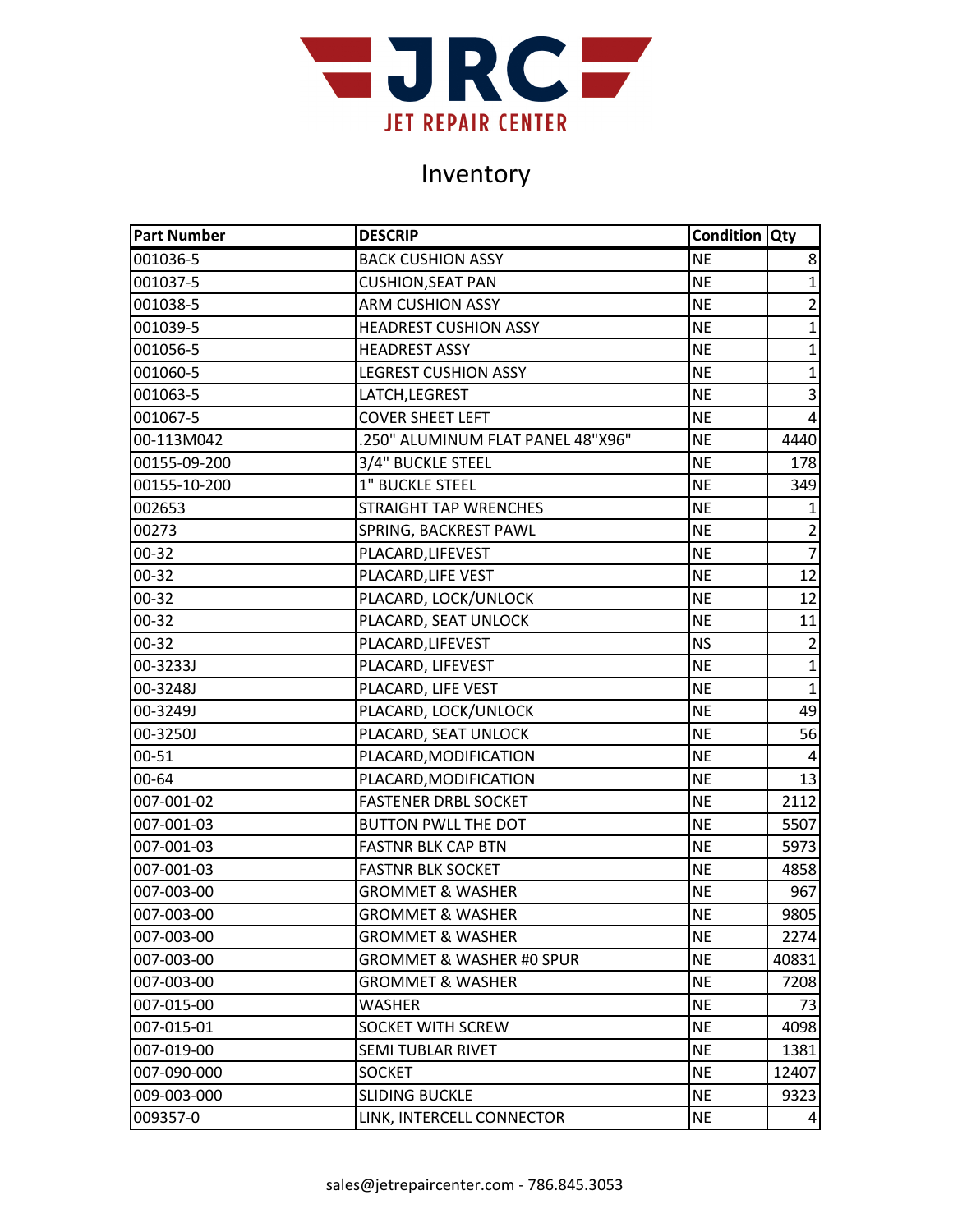

| <b>Part Number</b> | <b>DESCRIP</b>                    | <b>Condition Qty</b> |                |
|--------------------|-----------------------------------|----------------------|----------------|
| 009357-0           | LINK-INTERCELL CONNECTOR          | <b>NE</b>            | 8              |
| 0101891-           | <b>CABLE ASSEMBLY</b>             | <b>NS</b>            | $\mathbf{1}$   |
| 0108136            | <b>INERTIC REEL ASSY</b>          | <b>NS</b>            | $\mathbf{1}$   |
| 0108160            | HARNESS W/DBL REEL                | <b>NE</b>            | $\mathbf{1}$   |
| 0108370-           | <b>CABLE ASSY</b>                 | <b>NE</b>            | $\mathbf{1}$   |
| 0108540-           | <b>REEL ASSY</b>                  | <b>NS</b>            | $\mathbf 1$    |
| 0111000-0          | SEATFRAME CROSSSHEET              | <b>NE</b>            | $\overline{2}$ |
| 011874-0           | <b>BACKREST COVER SHEET LH</b>    | <b>NE</b>            | $\mathbf{1}$   |
| 011940-0           | <b>PLATE SPRING</b>               | <b>NE</b>            | 4              |
| 011941-0           | LEGREST, CROSSSHEET               | <b>NE</b>            | $\overline{3}$ |
| 012486-0           | <b>ARMREST STOP</b>               | <b>NE</b>            | 10             |
| 012488-0           | <b>ARMREST OUTSIDE WASHER</b>     | <b>NE</b>            | $\overline{7}$ |
| 012489-0           | <b>SYBCRO SPACER BOLACK</b>       | <b>NE</b>            | 9              |
| 012490-0           | <b>BOLT, BACKREST SIDE BEAM</b>   | <b>NE</b>            | 4              |
| 012492-0           | <b>BUSHING, SIDEBEAM GUIDE</b>    | <b>NE</b>            | $\overline{4}$ |
| 012494-0           | WASHER, HEADREST PLAIN            | <b>NE</b>            | 16             |
| 012497-0           | WAHER PLAIN BOLT                  | <b>NE</b>            | $\overline{7}$ |
| 012498-0           | <b>BLOCK SPACER BOLT</b>          | <b>NE</b>            | 5              |
| 012500-0           | <b>BLOCK, CABLE SPACER</b>        | <b>NE</b>            | 4              |
| 012501-0           | <b>GUIDE BEARING BOLT</b>         | <b>NE</b>            | $\overline{5}$ |
| 012505-0           | <b>BUSHING, BACKREST SEAT PAN</b> | <b>NE</b>            | 8              |
| 012508-0           | <b>ARMREST INSIDE WASHER</b>      | <b>NE</b>            | 6              |
| 012515-0           | WASHER, PLAIN                     | <b>NE</b>            | 24             |
| 012530-0           | WASHER                            | <b>NE</b>            | 4              |
| 012556-0           | WASHET PLAIN OUTSIDE BOLT         | <b>NE</b>            | 5              |
| 012563-0           | WASHER                            | <b>NE</b>            | $\overline{2}$ |
| 012565-5           | STOP,LEGREST                      | <b>NE</b>            | $\overline{3}$ |
| 012572-0           | WASHER,LATCH                      | <b>NE</b>            | 10             |
| 0128005018         | ALK AA 48PK TRAY BATTERIES        | <b>NE</b>            | $\overline{2}$ |
| 013757-0           | <b>DOOR STOP</b>                  | <b>NE</b>            | $\overline{2}$ |
| 013838-5           | SIDEBEAM RH                       | <b>NE</b>            | $\mathbf{1}$   |
| 013839-0           | SUPPORT, SOCKET                   | <b>NE</b>            | 6              |
| 015206-0           | PLACARD TABLE                     | <b>NE</b>            | 48             |
| 015206-0           | PLACARD LEGREST                   | <b>NE</b>            | 46             |
| 015206-0           | PLACARD                           | <b>NE</b>            | 1              |
| 015206-0           | PLACARD, LEGREST                  | <b>NE</b>            | 9              |
| 015206-00          | <b>PLACARD</b>                    | <b>NE</b>            | $\overline{7}$ |
| 01692-004          | <b>RIVET</b>                      | <b>NE</b>            | 44             |
| 017                | <b>LOCKING SCREW</b>              | <b>NE</b>            | 106            |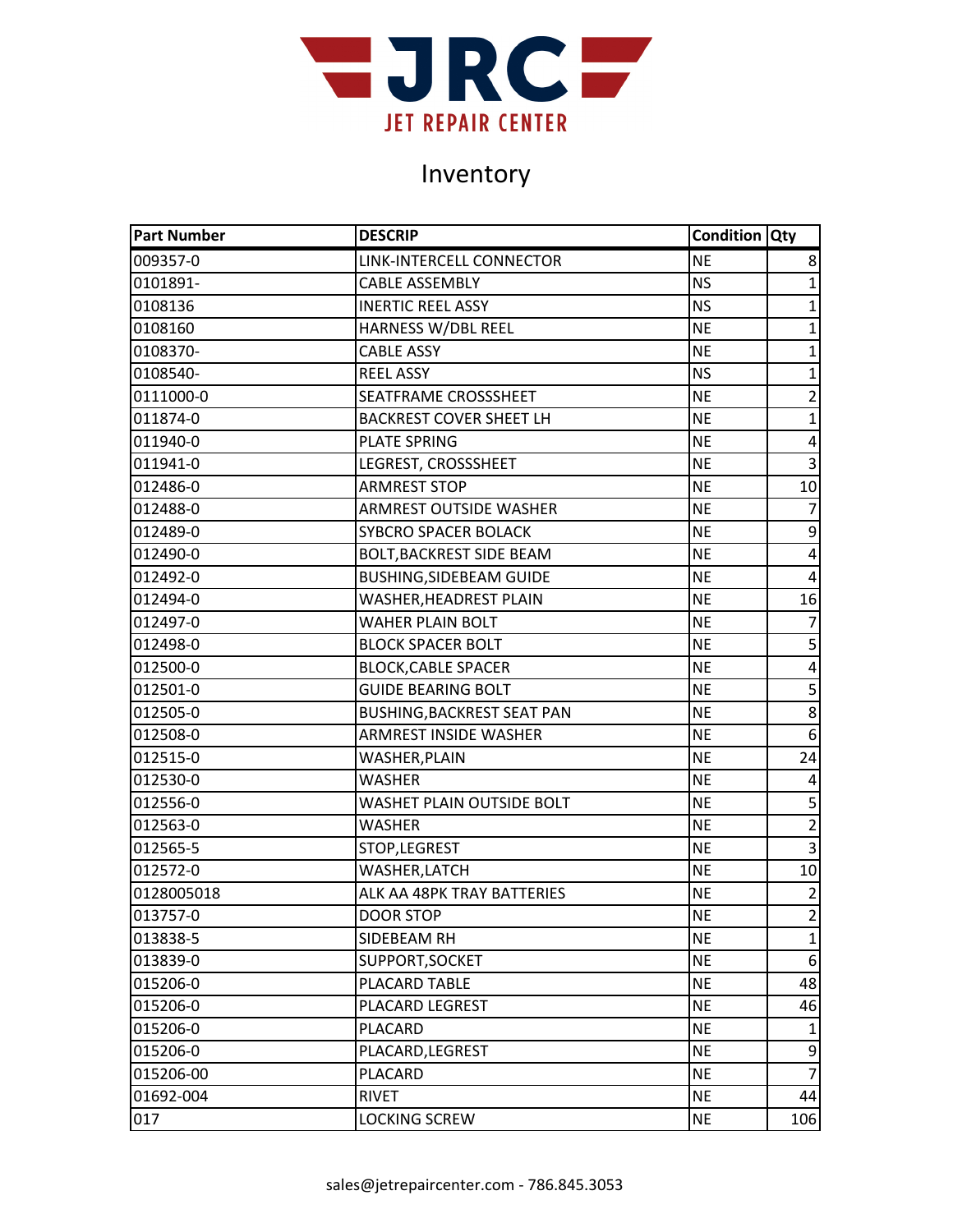

| <b>Part Number</b> | <b>DESCRIP</b>                        | <b>Condition Qty</b> |                         |
|--------------------|---------------------------------------|----------------------|-------------------------|
| 021069-0           | <b>SCREW</b>                          | <b>NE</b>            | 5                       |
| 021915-0           | <b>VENT CAP ASSY</b>                  | <b>NE</b>            | 13                      |
| 021995-0           | <b>SCREW</b>                          | <b>NE</b>            | 75                      |
| 0234003543         | RENUZIT 3PK ODOR KILLER               | <b>NE</b>            | $\mathbf{1}$            |
| 024771-0           | LABELS, COMPLIANCE W/SB#A00027        | <b>NE</b>            | 10                      |
| 031444             | <b>MOUNTING BRACKET</b>               | <b>NE</b>            | $\mathbf{1}$            |
| 0371556763         | TOILET FLAPPER CHAIN/HOOK             | <b>NE</b>            | $\overline{2}$          |
| 0371558944         | <b>TOILET TANK LEVELER</b>            | <b>NE</b>            | $\overline{2}$          |
| 040-36             | <b>WASHER</b>                         | <b>NE</b>            | 98                      |
| 0497278806         | WB TAPING KNIVES 2"4"6" 3PK           | <b>NE</b>            | $\mathbf{1}$            |
| 0501341175         | <b>SN PASSAGE</b>                     | <b>NE</b>            | 4                       |
| 0511311889         | <b>3M DRYWALL HAND SANDER</b>         | <b>NE</b>            | $\mathbf 1$             |
| 0511414048         | 3M PGP 9X11 SANDPAPER 400 GRIT        | <b>NE</b>            | $\overline{5}$          |
| 064-57             | <b>FASTENER</b>                       | <b>NE</b>            | 173                     |
| 0706738765         | 1/4X1-3/4X8 PVC 6510 LATTICE WHITE    | <b>NE</b>            | 6                       |
| 0716914642         | RM 12QT OPEN TOP WASTE BASKET         | <b>NE</b>            | 8                       |
| 0725802            | <b>HARNESS</b>                        | <b>NE</b>            | $\overline{2}$          |
| 0730801-19J        | <b>COVER, BACK</b>                    | <b>NE</b>            | $\mathbf{1}$            |
| 0730802            | UPHOLSTERY, HEADREST                  | <b>NE</b>            | $\mathbf{1}$            |
| 0730802-5J         | COVER, HEADREST                       | <b>NE</b>            | $\overline{2}$          |
| 0745232034         | 4" SWIVEL W/ BRAKE NON-MARKINGCASTE   | <b>NE</b>            | $\overline{2}$          |
| 0745232040         | 4" RIGID NON-MARK RUBBER CASTER       | <b>NE</b>            | $\overline{2}$          |
| 0763082012         | <b>FIBGL RESIN</b>                    | <b>NE</b>            | $\overline{2}$          |
| 0766070204         | NORTON VRY FNE DRYWALL SAND SCREEN    | <b>NE</b>            | $\mathbf 1$             |
| 0766070474         | NORTON FINE DRYWLL SANDSCRN (150G)    | <b>NE</b>            | $\mathbf{1}$            |
| 0768120118         | BUCK BROS. 61/2" BLOCK PLANE          | <b>NE</b>            | $\mathbf{1}$            |
| 0768124060         | 3 PC CHISEL                           | <b>NE</b>            | $\mathbf{1}$            |
| 0770891500         | PAINT BRUSH 1"                        | <b>NE</b>            | 66                      |
| 0770891500         | PAINT BRUSH 2"                        | <b>NE</b>            | 20                      |
| 0770891538         | 6" 2PK 3/8                            | <b>NE</b>            | $\overline{2}$          |
| 0800               | <b>VENTED FILLER CAP</b>              | <b>NE</b>            | $\overline{\mathbf{3}}$ |
| 08-013             | <b>CUSHION, LUMBAR</b>                | <b>NE</b>            | $\mathbf{1}$            |
| 08-014             | <b>CUSHION ASSY, CONTOURED FILLER</b> | <b>NE</b>            | $\overline{2}$          |
| 08-014-3J          | COVER, CONTOURED FILLER UPHOLSTERY    | <b>NE</b>            | $\mathbf{1}$            |
| 08-016             | <b>RETAINER</b>                       | <b>NE</b>            | $\overline{2}$          |
| 08-018             | <b>STUD ASSY</b>                      | <b>NS</b>            | $\mathbf{1}$            |
| 0801802            | <b>SPACER</b>                         | <b>NE</b>            | $\overline{\mathbf{3}}$ |
| 08-50-00           | <b>CONTACT</b>                        | <b>NE</b>            | 171                     |
| 090292             | DREMEL ENGRAVER 290-01                | <b>NE</b>            | $\overline{2}$          |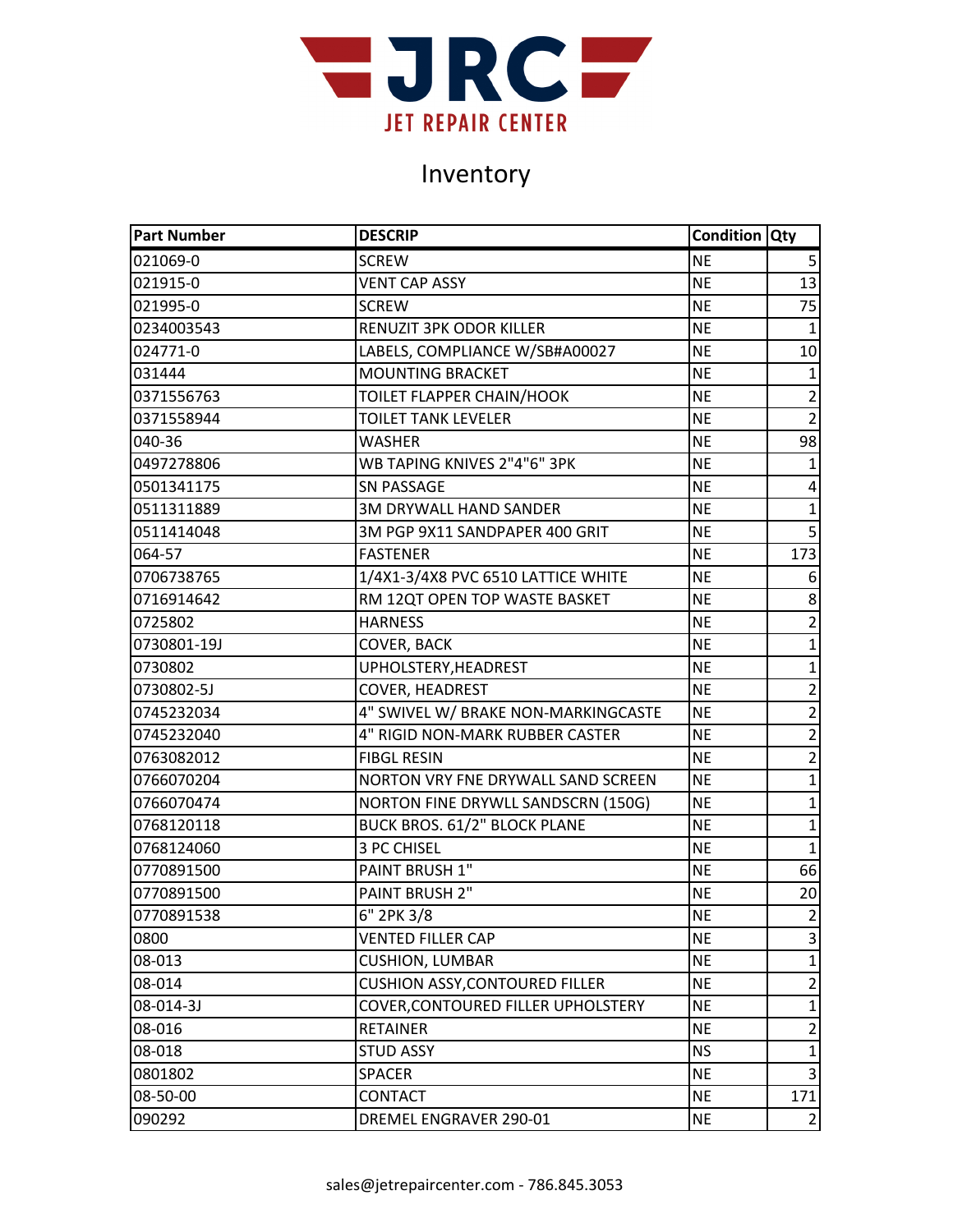

| <b>Part Number</b> | <b>DESCRIP</b>                           | <b>Condition Qty</b> |                |
|--------------------|------------------------------------------|----------------------|----------------|
| 0920972430         | TAPCON 3/16X1-3/4 HEX HEAD 75PK          | <b>NE</b>            | 1              |
| 0926445620         | 1" ALUM CONDUIT BENDER & HANDLE          | <b>NE</b>            | 1              |
| 095140             | <b>ORBITAL SANDER</b>                    | <b>NE</b>            | 3              |
| 0A001-14           | ASSY, BOOK STOWAGE (WITHOUT HEADREST)    | <b>NE</b>            | 1              |
| 0A001-1589         | <b>CUSHION, BACK</b>                     | <b>NE</b>            | $\mathbf{1}$   |
| 0A001-1895         | <b>FAIRING</b>                           | <b>NE</b>            | 5              |
| 0A008-0279J        | <b>CUSHION, BOTTOM</b>                   | <b>NE</b>            | 15             |
| 0A019-0199         | <b>BACK ASSY W/HEADREST</b>              | <b>NE</b>            | $\mathbf{1}$   |
| 0A020-0211         | <b>CUSHION ASSY</b>                      | <b>NE</b>            | 1              |
| 0A041-01           | PLATE OUTER L/H                          | <b>NE</b>            | $\overline{2}$ |
| 0A044-0261         | <b>CUSHION, BACK</b>                     | <b>NE</b>            | $\mathbf{1}$   |
| 0A044-0261         | <b>CUSHION-BACK</b>                      | <b>NE</b>            | $\mathbf 2$    |
| 0A058-0247         | <b>CUSHION, BACK &amp; HEADREST</b>      | <b>NE</b>            | $\mathbf{1}$   |
| 0A058-0257         | <b>CUSHION BACK(NON H'REST)</b>          | <b>NE</b>            | $\overline{1}$ |
| 0A058-0453         | <b>CUSHION, BACK</b>                     | <b>NS</b>            | $\mathbf{1}$   |
| 0A064-0101CMCOPLJ  | SEAT MUST BE IN FWD 6" OF                | <b>NE</b>            | 91             |
| 0A064-0329         | <b>FAIRING STOWAGE</b>                   | <b>NE</b>            | $\overline{2}$ |
| 0A066-0483J        | <b>CUSHION, PAN</b>                      | <b>NE</b>            | $\mathbf{1}$   |
| 0A066-0487J        | <b>ASSY BACK CUSHION</b>                 | <b>NE</b>            | $\mathbf{1}$   |
| 0A066-0689         | <b>BACK FAIRING</b>                      | <b>NE</b>            | $\mathbf{1}$   |
| 0A071-0336         | LIFEJACKET STOWAGE ASSY                  | <b>NE</b>            | 1              |
| 0A071-0336         | STOWAGE ASSY, LIFEJACKET                 | <b>NS</b>            | $\mathbf{1}$   |
| 0A090-05           | <b>BACKFAIRING (BROWN)</b>               | <b>NE</b>            | $\mathbf 1$    |
| 0A090-05           | SUB ASSY FAIRING, BACK GREY              | <b>NE</b>            | 1              |
| 0A090-05           | SUB ASSY FAIRING, BACK GREY              | <b>NS</b>            | $\mathbf{1}$   |
| 0A090-0511CMJ      | <b>CUSHION, BACK</b>                     | <b>NE</b>            | 1              |
| 0A090-06           | <b>CUSHION, BACK</b>                     | <b>NE</b>            | $\mathbf{1}$   |
| 0A090-0649J        | <b>CUSHION, BOTTOM, JET</b>              | <b>NE</b>            | $\mathbf{1}$   |
| 0A090-0697J        | <b>CUSHION, BACK</b>                     | <b>NE</b>            | $\mathbf{1}$   |
| 0A102-04           | <b>CUSHION, BOTTOM 1ST &amp; 2ND OBS</b> | <b>NE</b>            | $\mathbf 1$    |
| 0A104-01           | <b>SUB-ASSY BACKFAIRING</b>              | <b>NE</b>            | 3              |
| 0A134-0045J        | <b>ASSY SEAT PAN CUSHION</b>             | <b>NE</b>            | $\overline{2}$ |
| 0A134-0055J        | <b>CUSHION, BACK WITH FB</b>             | <b>NE</b>            | 5              |
| 0A134-0057         | <b>COVER, BACK CUSHION</b>               | <b>NE</b>            | $\overline{2}$ |
| 0A134-0058GBPLJ    | <b>BACK REST MUST BE UPRIGHT</b>         | <b>NE</b>            | 120            |
| 0A134-0557         | <b>BACKBOARD COVERED</b>                 | <b>NE</b>            | 1              |
| 0A134-0657J        | <b>ASSY SEAT PAN CUSHION</b>             | <b>NE</b>            | $\overline{2}$ |
| 0A134-0659         | <b>COVER, PAN CUSHION</b>                | <b>NS</b>            | $\mathbf{1}$   |
| 0A134-0662         | <b>COVER, BACK CUSHION</b>               | <b>NS</b>            | $\overline{2}$ |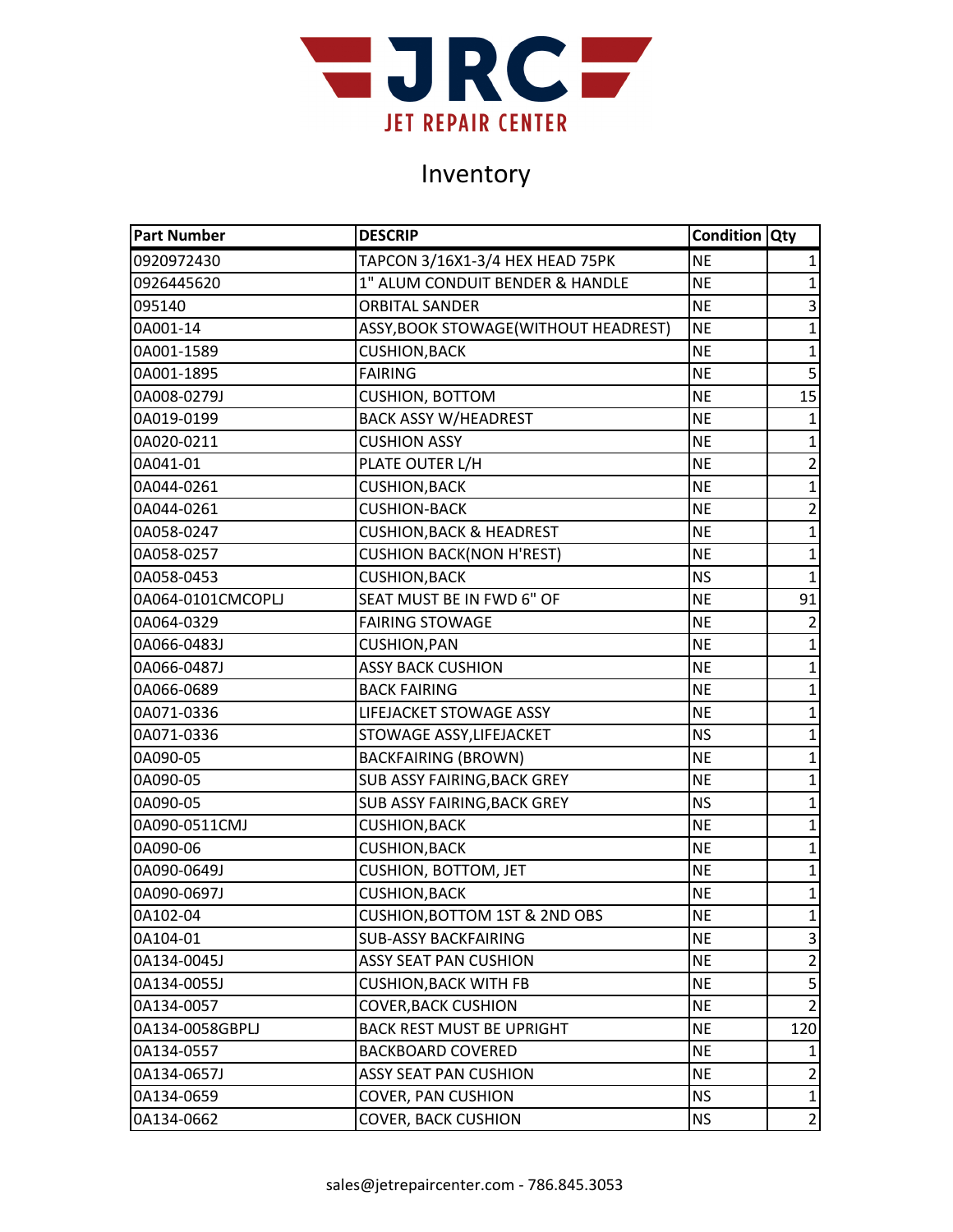

| <b>Part Number</b>   | <b>DESCRIP</b>                      | <b>Condition Qty</b> |                |
|----------------------|-------------------------------------|----------------------|----------------|
| 0A134-0663J          | <b>CUSHION, BACK</b>                | <b>NE</b>            | 4              |
| 0A134-0671           | FAIRING, SIDE OUTBOARD              | <b>NS</b>            | $\mathbf{1}$   |
| 0A134-0672           | SIDE FAIRING OUTBOARD               | <b>NS</b>            | 1              |
| 0A134-0733           | <b>BACKFAIRING (MOLDED)</b>         | <b>NE</b>            | $\mathbf 1$    |
| 0A138-0209           | SIDE FAIRING, LH                    | <b>NE</b>            | 9              |
| 0A138-0717           | <b>COVER, BACK CUSHION</b>          | <b>NE</b>            | $\overline{2}$ |
| 0A138-0717GBJ        | <b>COVER, BACK</b>                  | <b>NE</b>            | $\overline{3}$ |
| 0A138-0717GBPL1J     | LABEL FLOTATION CUSHION/PULL        | <b>NE</b>            | 21             |
| 0A138-0717GBPLJ      | LABEL FLOTATION CUSHION PULL TO REM | <b>NE</b>            | 64             |
| 0A163-00             | <b>SEAT PAN CUSHION</b>             | <b>NE</b>            | 8              |
| 0A163-0045J          | <b>CUSHION, PAN WIT FB</b>          | <b>NE</b>            | $\overline{2}$ |
| 0A163-0047           | <b>COVER, CUSHION PAN</b>           | <b>NE</b>            | $\mathbf{1}$   |
| 0A163-0047           | <b>COVER, CUSHION PAN</b>           | <b>NS</b>            | $\mathbf{1}$   |
| 0A163-0047GBJ        | <b>COVER, PAN BOTTOM</b>            | <b>NE</b>            | $\overline{2}$ |
| 0A163-0173           | SIDE FAIRING, RH                    | <b>NE</b>            | $\overline{2}$ |
| 0A163-0175           | <b>FAIRING FRONT</b>                | <b>NE</b>            | $\overline{2}$ |
| 0A163-0175           | <b>FAIRING FRONT</b>                | <b>NS</b>            | $\mathbf{1}$   |
| 0A199-0295           | <b>CUSHION BACK, FLOTATION</b>      | <b>NE</b>            | $\mathbf{1}$   |
| 0A199-0295HBJ        | <b>CUSHION, BACK FLOTATION</b>      | <b>NE</b>            | $\mathbf 1$    |
| 0A201-02             | ASSY BACKFAIRING & L/V STOWAGE      | <b>NE</b>            | $\mathbf{1}$   |
| 0A201-0313CUJ        | <b>CUSHION HEADREST</b>             | <b>NS</b>            | $\mathbf{1}$   |
| 0A218-0201AYCOJ      | COVER, HEADREST COVER ONLY          | <b>NE</b>            | $\mathbf{1}$   |
| 0A218-0203J          | <b>CUSHION, BOTTOM</b>              | <b>NE</b>            | $\overline{2}$ |
| 0A218-0313AJJ        | COVER, HEADREST                     | <b>NE</b>            | 5              |
| 0A218-0313AYPL1J     | PUSH HEADREST TO ADJUST/GRAY        | <b>NE</b>            | 128            |
| 0A250-0207CUJ        | <b>CUSHION BACK</b>                 | <b>NE</b>            | $\overline{2}$ |
| 0A253-0331EVJ        | BACK COVER, F/A                     | <b>NE</b>            | $\mathbf{1}$   |
| 0A254-0209J          | <b>CUSHIONN, SEAT PAN</b>           | <b>NE</b>            | 3              |
| 0A254-0211           | COVER, SEAT BOTTOM                  | <b>NE</b>            | $\mathbf{1}$   |
| 0A296-0215HSJ        | <b>COVER, PAN CUSHION</b>           | <b>NE</b>            | $\mathbf{1}$   |
| 0A296-0216           | COVER, SEAT BOTTOM                  | <b>NE</b>            | $\mathbf{1}$   |
| 0A296-0216HSJ        | <b>COVER, PAN CUSHION</b>           | <b>NE</b>            | $\overline{2}$ |
| 0A63                 | <b>CABLE SYSTEMS</b>                | <b>NS</b>            | $\overline{7}$ |
| $\mathbf{1}$         | <b>KNOB</b>                         | <b>NS</b>            | 6              |
| 11/4                 | 1 1/4 AZ X13 5/8                    | <b>NE</b>            | 4              |
| 1.00DIABLDEL         | 1.00 DAIMETER BLACK DELRIN RD       | <b>NE</b>            | 36             |
| 1.5X1.5X.0           | ANGLE, ALUMINUM 2024 T3             | <b>NE</b>            | 34             |
| 1/2 BLACK ACETAL PLA | DELRIN, PLATE (ACETAL)              | <b>NE</b>            | 88             |
| 1/2 CHROME MOLEY 41  | 1/2 X 5/8 (20'RL TUBE)              | <b>NE</b>            | $\mathbf{1}$   |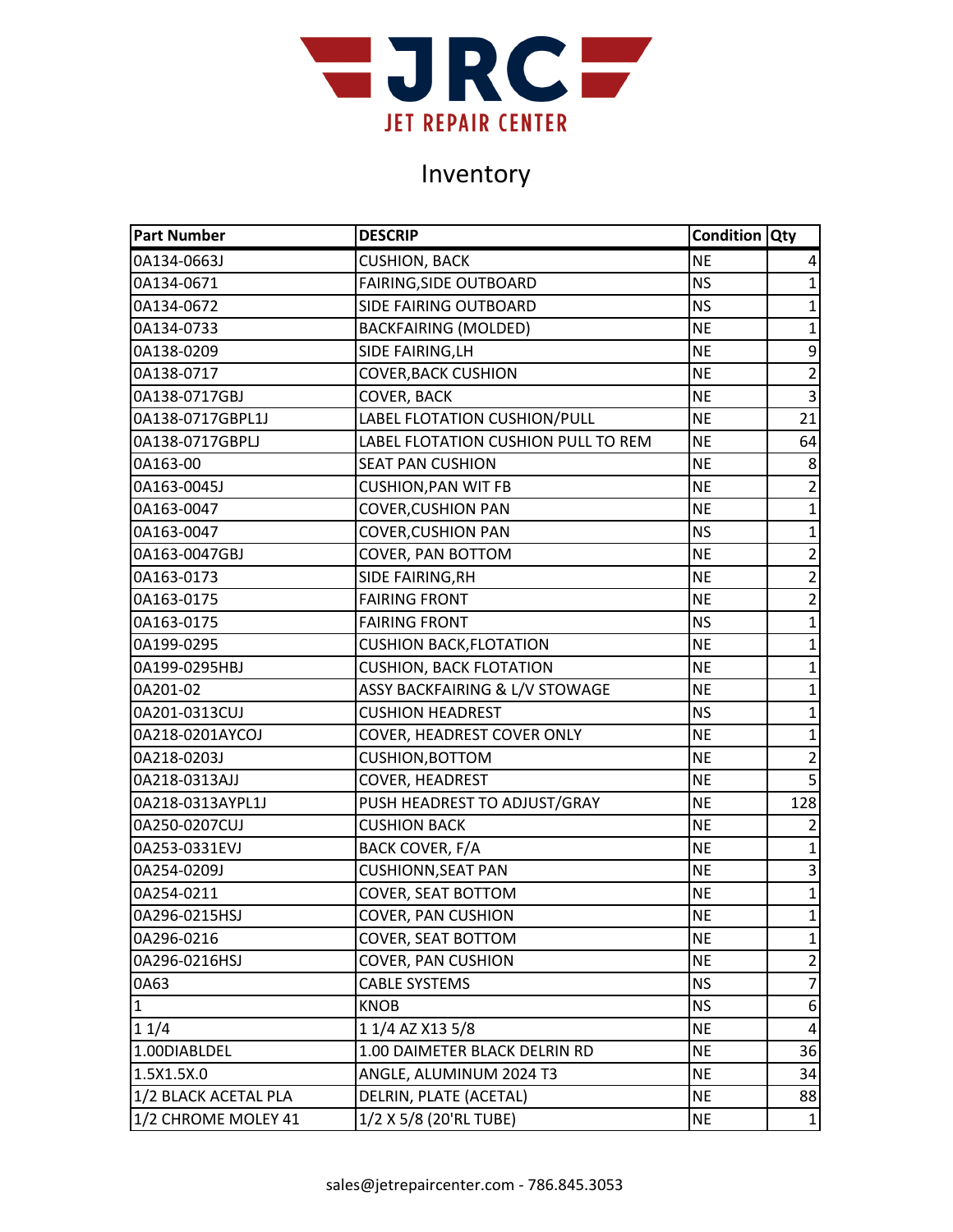

| <b>Part Number</b>       | <b>DESCRIP</b>                | Condition Qty |                |
|--------------------------|-------------------------------|---------------|----------------|
| $1/2$ SS ROU             | 1/2 T17-4PH X 12              | <b>NE</b>     | 8              |
| $1/2$ TUBE               | ODX.058 6061-T6 TUBE          | <b>NE</b>     | 81             |
| 1/2 TUBE AL 50           | 1/2 TUBE AL 5052              | <b>NE</b>     | 24             |
| 1/2 X.0                  | STEEL TUBE 1/2" X .035"       | <b>NE</b>     | 97             |
| 1/2X12X                  | ALUMINUM                      | <b>NE</b>     | $\mathbf{1}$   |
| 1/2X3/8 CHROME MOLEY 41  | 1/2X3/8 (20'RL TUBE)          | <b>NE</b>     | $\mathbf{1}$   |
| 1/2X9/16 CHROME MOLEY 41 | 1/2 X 9/16 (20'RL TUBE)       | <b>NE</b>     | 1              |
| 1/4X1X6 FLAT             | <b>METAL</b>                  | <b>NE</b>     | $\mathbf{1}$   |
| 1/4X24X                  | 1/4X24X60 BLUE AIRFLEX FOAM   | <b>NE</b>     | $\overline{2}$ |
| 1001                     | <b>CLEAR PLEXIGLASS SHEET</b> | <b>NE</b>     | 4380           |
| 100B55008                | <b>SCREW</b>                  | <b>NE</b>     | 13             |
| 100C15019                | L/H SPRING                    | <b>NS</b>     | 3              |
| 100C15019                | <b>R/H SPRING</b>             | <b>NS</b>     | $\overline{2}$ |
| $101 - 2$                | <b>SPRING</b>                 | <b>NE</b>     | $\overline{2}$ |
| 10343-1J                 | <b>CUSHION, BOTTOM</b>        | <b>NE</b>     | $\mathbf 1$    |
| 104171-                  | <b>WELDED ASSY</b>            | <b>NE</b>     | $\mathbf{1}$   |
| 104171-                  | <b>BUMPER</b>                 | <b>NS</b>     | 20             |
| 104178                   | PIN, FRAME PIVOT              | <b>NE</b>     | 4              |
| 104180                   | <b>SLIDE ASSY</b>             | <b>NE</b>     | 3              |
| 104180-                  | <b>PLATE</b>                  | <b>NE</b>     | 4              |
| 104180-                  | <b>STUD</b>                   | <b>NS</b>     | $\overline{2}$ |
| 104183                   | <b>CUSHION</b>                | <b>NS</b>     | $\mathbf 1$    |
| 104183-27J               | <b>CUSHION, ASSY</b>          | <b>NE</b>     | $\mathbf{1}$   |
| 104194                   | <b>HINGE ASSY-HALF</b>        | <b>NS</b>     | $\mathbf 1$    |
| 104198-3J                | <b>COVER, BACK</b>            | <b>NE</b>     | $\overline{2}$ |
| 104198-41EF              | <b>COVER ASSY</b>             | <b>NE</b>     | $\mathbf{1}$   |
| 104203                   | PLASTIC, BOTTOM COVER         | <b>NE</b>     | $\mathbf 1$    |
| 104263                   | <b>SCREW CAPTIVE</b>          | <b>NS</b>     | $\mathbf{1}$   |
| 104264                   | <b>SPRING</b>                 | <b>NS</b>     | 6              |
| 104549                   | <b>BUSHING</b>                | <b>NE</b>     | $\overline{2}$ |
| 10-48-08                 | 48"X.080"X 15' CLEAR PVC      | <b>NE</b>     | 126            |
| 104908                   | CORD, ASSY, BUNGEE            | <b>NE</b>     | 11             |
| 104908                   | CORD, ASSY, BUNGEE            | <b>NS</b>     | 2              |
| 104910                   | <b>PLATE STRIKER</b>          | <b>NE</b>     | $\overline{2}$ |
| 104911                   | <b>SHIM</b>                   | <b>NE</b>     | 14             |
| 104913-                  | <b>SPACER</b>                 | <b>NE</b>     | 8              |
| 104913-                  | <b>SPACER</b>                 | <b>NS</b>     | 4              |
| 10492                    | GEAR, R/H                     | <b>NE</b>     | 1              |
| 10492                    | <b>GEAR L/H</b>               | <b>NS</b>     | 5              |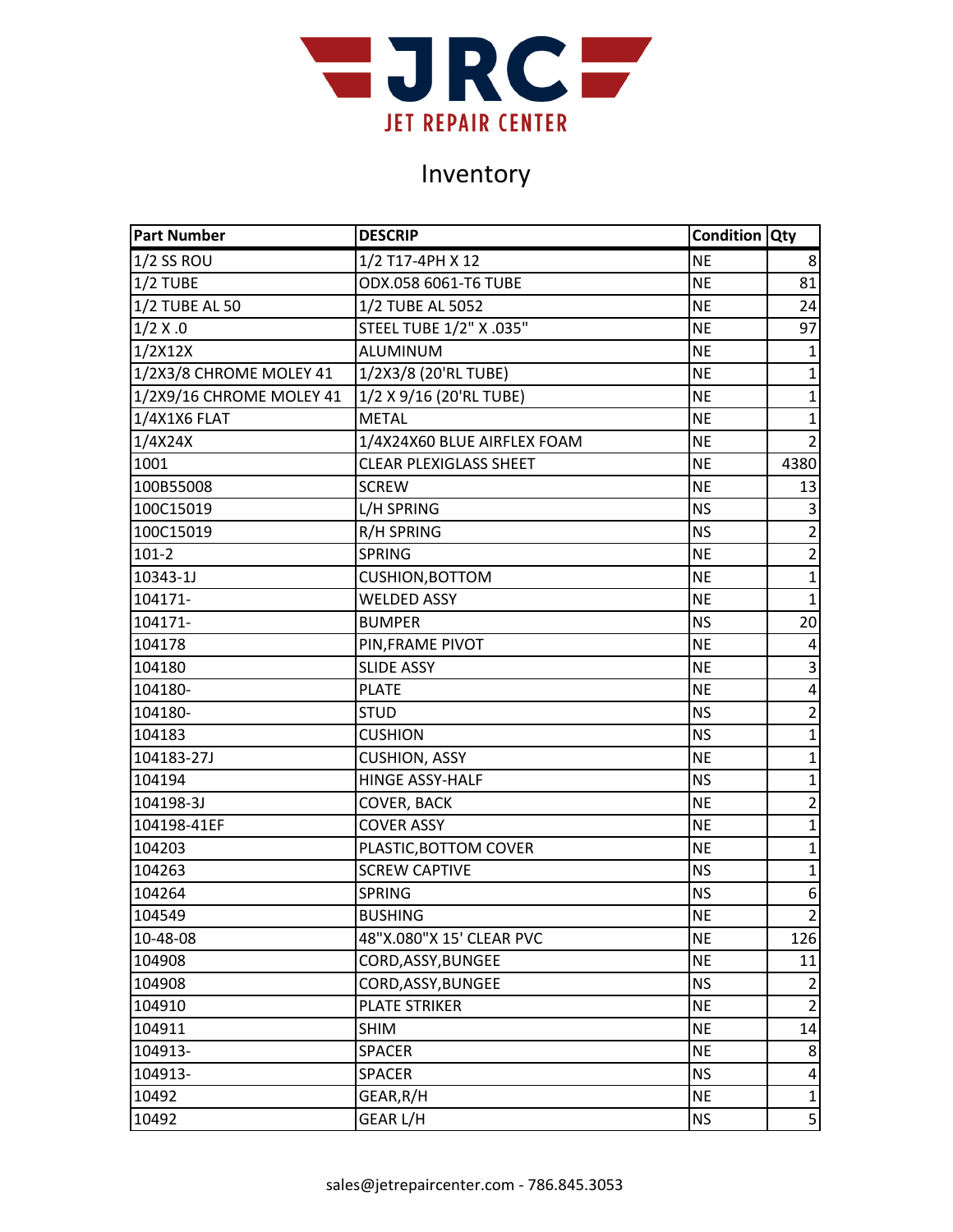

| <b>Part Number</b> | <b>DESCRIP</b>                   | <b>Condition Qty</b> |                         |
|--------------------|----------------------------------|----------------------|-------------------------|
| 10492              | GEAR, R/H                        | <b>NS</b>            | 4                       |
| 104923             | <b>CUSHION ASSY, W/FIREBLOCK</b> | <b>NS</b>            | $\mathbf{1}$            |
| 104925-2FBCJ       | <b>CUSHION ASSY, SEAT BOTTOM</b> | <b>NE</b>            | $\mathbf{1}$            |
| 104925-5J          | COVER, BOTTOM                    | <b>NE</b>            | 3                       |
| 104935-            | <b>CLOSURE ASSY-TOP</b>          | <b>NE</b>            | $\mathbf{1}$            |
| 104941             | <b>SCREWS</b>                    | <b>NE</b>            | $\overline{2}$          |
| 105074             | <b>GUIDE</b>                     | <b>NE</b>            | $\mathbf{1}$            |
| 105074             | <b>GUIDE</b>                     | <b>NS</b>            | $\mathbf{1}$            |
| 105075             | PREVENTER ASSY                   | <b>NS</b>            | $\overline{2}$          |
| 105077             | PLATE ASSY-PIVOT RH              | <b>NS</b>            | $\overline{3}$          |
| 105193             | PLACARD FLOTATION                | <b>NE</b>            | $\overline{2}$          |
| 1052C10806         | <b>TUBE, SPLICE</b>              | <b>NS</b>            | 3                       |
| 1052C10814         | <b>LEVER</b>                     | <b>NS</b>            | $\mathbf{1}$            |
| 1052C10815         | <b>STOP</b>                      | <b>NE</b>            | 1                       |
| 1052C11008         | R/H GEAR RECLINE                 | <b>NS</b>            | $\overline{2}$          |
| 1052C11841         | RECLINE GEAR R/H                 | <b>NS</b>            | $\mathbf{1}$            |
| 1052D10808         | PIN, METERING                    | <b>NE</b>            | 3                       |
| 1052D20006         | <b>BRACKET</b>                   | <b>NS</b>            | $\mathbf{1}$            |
| 1052D20007         | <b>BRACKET</b>                   | <b>NS</b>            | $\mathbf 1$             |
| 1056B12128         | <b>GEAR, RETAINER</b>            | <b>NE</b>            | $\mathbf{1}$            |
| 1056B12566         | <b>BRACKET, LS</b>               | <b>NE</b>            | 8                       |
| 1056B12566         | <b>BRACKET, LS</b>               | <b>NE</b>            | 18                      |
| 1056B12567         | <b>ACTUATOR, SWITCH</b>          | <b>NS</b>            | 5                       |
| 1056B90013         | KIT,F/O                          | <b>NE</b>            | $\mathbf{1}$            |
| 1056C10012         | PLACARD, WARNING                 | <b>NE</b>            | 10                      |
| 1056C10012         | PLACARD, WARNING                 | <b>NS</b>            | 3                       |
| 1056C10014         | <b>DECAL</b>                     | <b>NS</b>            | 10                      |
| 1056C11058         | <b>CAM, RECLINE LS RH</b>        | <b>NE</b>            | $\overline{2}$          |
| 1056C11058         | CAM, RECLINE LS RH               | <b>NS</b>            | 4                       |
| 1056C11059         | CAM, RCL LS(R.H. SIDE)           | <b>NE</b>            | $\overline{2}$          |
| 1056C11113         | DISCONNECT, CABLE                | <b>NS</b>            | $\mathbf{1}$            |
| 1056C11117         | MOUNT, CABLE CLIP                | <b>NS</b>            | $\overline{2}$          |
| 1056C11118         | CLIP, CABLE DISCONNECT           | <b>NS</b>            | $\overline{2}$          |
| 1056C11129         | <b>WINDOW</b>                    | <b>NS</b>            | $\overline{2}$          |
| 1056C120           | <b>WASHER</b>                    | <b>NE</b>            | 18                      |
| 1056C12027         | KEY                              | <b>NE</b>            | $\overline{2}$          |
| 1056C12055-5       | <b>CABLE VERTICAL</b>            | <b>NE</b>            | $\mathbf{1}$            |
| 1056C12055-5       | <b>CABLE VERTICAL</b>            | <b>NS</b>            | $\mathbf{1}$            |
| 1056C12057         | <b>WASHER</b>                    | <b>NE</b>            | $\overline{\mathbf{3}}$ |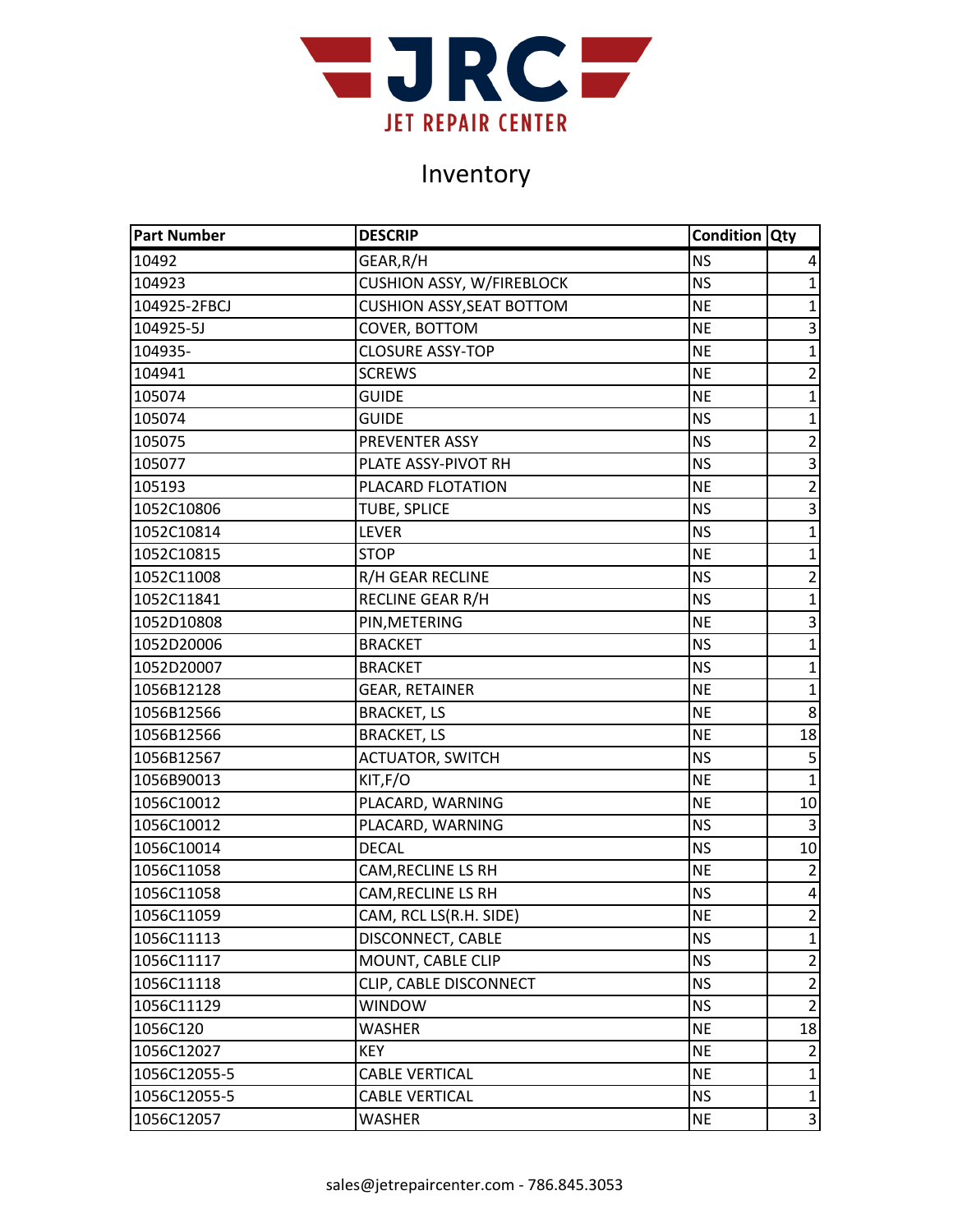

| <b>Part Number</b> | <b>DESCRIP</b>                | <b>Condition Qty</b> |                  |
|--------------------|-------------------------------|----------------------|------------------|
| 1056C12065         | CABLE, HORIZONTAL             | <b>NE</b>            | 1                |
| 1056C12065         | <b>CABLE HORIZONTAL</b>       | <b>NE</b>            | 4                |
| 1056C12065         | <b>CABLE HORIZONTAL</b>       | <b>NS</b>            | 5                |
| 1056C12068         | CABLEASSY, HORIZ OVRD         | <b>NE</b>            | $\overline{2}$   |
| 1056C12068         | CABLE ASSY, HORIZ OVRD        | <b>NE</b>            | 4                |
| 1056C12068         | CABLEASSY, HORIZ OVRD         | <b>NS</b>            | $\overline{3}$   |
| 1056C12071         | PIN, THREADED                 | <b>NE</b>            | $\overline{27}$  |
| 1056C12072         | CABLE ASSY, VERTICAL          | <b>NE</b>            | $\mathbf{1}$     |
| 1056C12072         | CABLE ASSY, VERT OVRD         | <b>NE</b>            | 3                |
| 1056C12075         | NUT, JAM                      | <b>NE</b>            | $\overline{9}$   |
| 1056C12082-5       | <b>SWITCH HOLDER</b>          | <b>NE</b>            | 28               |
| 1056C12082-5       | <b>BRACKET</b>                | <b>NE</b>            | 21               |
| 1056C12085         | <b>BRACKET LATERAL, LS</b>    | <b>NE</b>            | $\mathbf{1}$     |
| 1056C12085         | <b>BRACKET LATERAL, LS</b>    | <b>NE</b>            | $\overline{7}$   |
| 1056C12085         | <b>BRACKET LATERAL, LS</b>    | <b>NS</b>            | $\overline{7}$   |
| 1056C12086-5       | BRACKET, L.S.                 | <b>NE</b>            | 13               |
| 1056C12094         | <b>SPACER</b>                 | <b>NE</b>            | $\overline{2}$   |
| 1056C12094         | <b>SPACER</b>                 | <b>NS</b>            | $\overline{7}$   |
| 1056C12125         | STOP, LATERAL TRAVEL          | <b>NE</b>            | 9                |
| 1056C12127         | PINION RETAINER               | <b>NE</b>            | $\overline{2}$   |
| 1056C12127         | PINION RETAINER               | <b>NS</b>            | $\overline{7}$   |
| 1056C12538         | <b>SHAFT</b>                  | <b>NE</b>            | $\mathbf{1}$     |
| 1056C12549         | CLIP, ADJUSTMENT(UPPER)       | <b>NE</b>            | 6                |
| 1056C12549         | CLIP, ADJUSTMENT(LOWER)       | <b>NE</b>            | 5                |
| 1056C12552         | AXLE, WORM                    | <b>NE</b>            | $\overline{2}$   |
| 1056C12555         | <b>SHAFT, ROLLER</b>          | <b>NE</b>            | $\overline{2}$   |
| 1056C12555         | SHAFT, ROLLER                 | <b>NS</b>            | $\mathsf{3}$     |
| 1056C12557         | <b>BUSHING, ROLLER ADJUST</b> | <b>NE</b>            | $\overline{5}$   |
| 1056C12557         | <b>BUSHING, ROLLER ADJUST</b> | <b>NS</b>            | $\overline{2}$   |
| 1056C12559         | <b>BOLT</b>                   | <b>NE</b>            | 8                |
| 1056C12564         | SCREW, WORM                   | <b>NE</b>            | 4                |
| 1056C13032         | CAM, RECLINE                  | <b>NS</b>            | $\mathbf{1}$     |
| 1056C13041         | SHAFT, RECLINE HANDLE         | <b>NS</b>            | 3                |
| 1056C13055         | <b>LINK</b>                   | <b>NE</b>            | $\overline{7}$   |
| 1056C13056         | SHAFT, RECLINE CAM            | <b>NE</b>            | $\overline{7}$   |
| 1056C13056         | SHAFT, RECLINE CAM            | <b>NE</b>            | 4                |
| 1056C13058         | TUBE, RECLINE TORQUE          | <b>NE</b>            | $\overline{2}$   |
| 1056C13063         | <b>WASHER, THRUST</b>         | <b>NE</b>            | 14               |
| 1056C13092         | CLAMP, BRACKET                | <b>NE</b>            | $\boldsymbol{9}$ |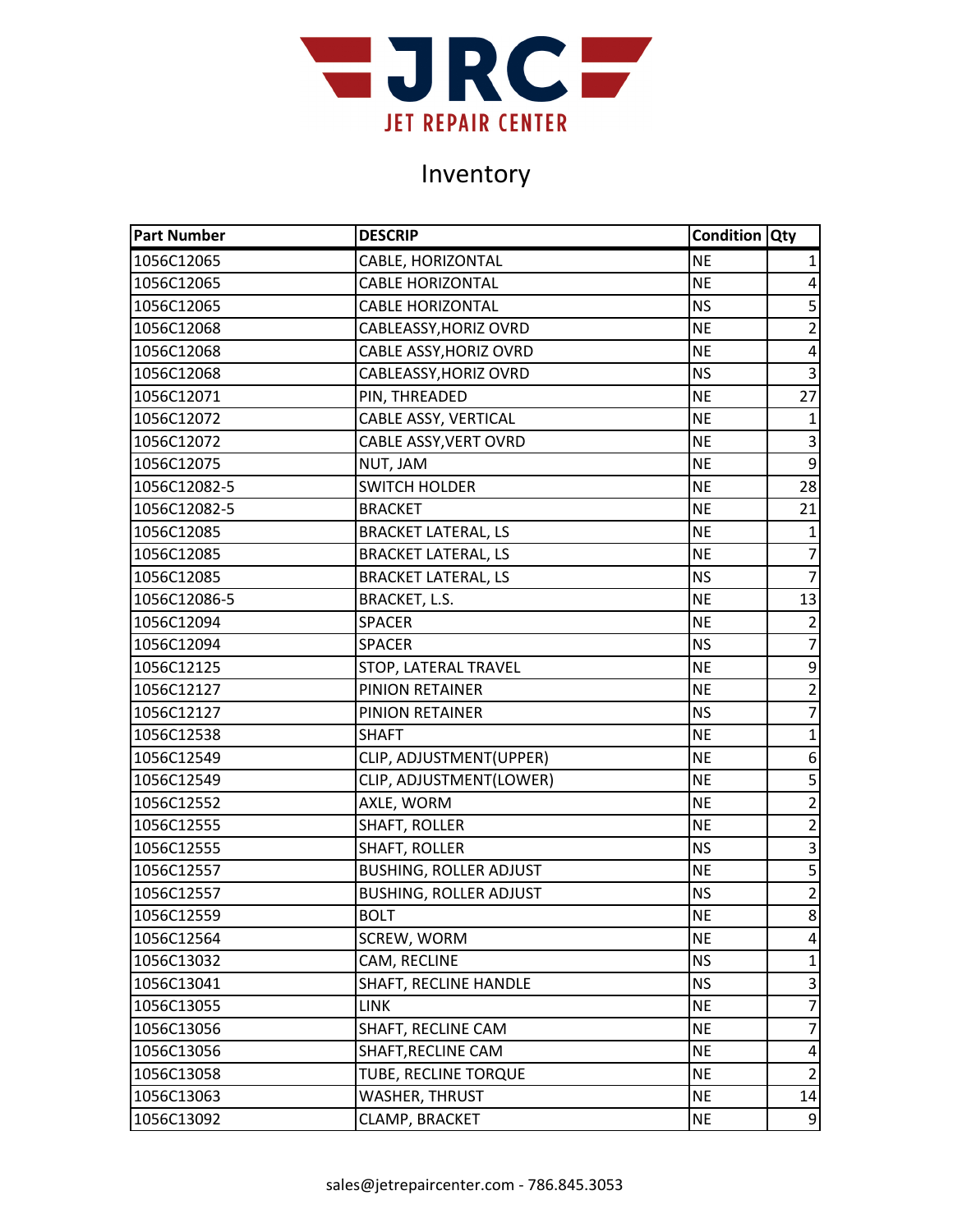

| <b>Part Number</b> | <b>DESCRIP</b>                   | <b>Condition Qty</b> |                |
|--------------------|----------------------------------|----------------------|----------------|
| 1056C13100         | <b>SUPPORT-THIGH RACK</b>        | <b>NE</b>            | 5              |
| 1056C13101         | PAWL, THIGH SPRT, LH             | <b>NE</b>            | $\overline{2}$ |
| 1056C13101         | PAWL, THIGH SPRT, RH             | <b>NE</b>            | $\overline{2}$ |
| 1056C13105         | PANEL, FITTING                   | <b>NE</b>            | $\overline{2}$ |
| 1056C13109         | <b>COVER, THIGH SUPPORT BASE</b> | <b>NE</b>            | 10             |
| 1056C13109         | <b>COVER, THIGH SUPPORT BASE</b> | <b>NE</b>            | 10             |
| 1056C13110         | COVER, ACCESS                    | <b>NE</b>            | 3              |
| 1056C13110         | COVER, ACCESS                    | <b>NE</b>            | 5              |
| 1056C13118         | COVER, THIGH                     | <b>NE</b>            | $\overline{3}$ |
| 1056C13118         | <b>COVER, THIGH</b>              | <b>NE</b>            | $\overline{2}$ |
| 1056C13130         | SPRING, GUIDE                    | <b>NE</b>            | $\mathbf{1}$   |
| 1056C13131         | SPRING, RETAINER                 | <b>NE</b>            | $\mathbf 2$    |
| 1056C13134         | HALF, HINGE                      | <b>NE</b>            | $\mathbf{1}$   |
| 1056C13135         | CORD, ASSY                       | <b>NE</b>            | 6              |
| 1056C13143         | SHAFT, RECLINE CAM               | <b>NE</b>            | $\pmb{4}$      |
| 1056C13143         | SHAFT, RECLINE CAM               | <b>NE</b>            | $\overline{2}$ |
| 1056C13143         | SHAFT, RECLINE CAM               | <b>NS</b>            | 36             |
| 1056C13143         | SHAFT, RECLINE CAM               | <b>NS</b>            | $\overline{2}$ |
| 1056C13144         | SHAFT, RECLINE CAM               | <b>NS</b>            | $\mathbf{1}$   |
| 1056C14039-        | SCREW ASSY, STOP R/H             | <b>NS</b>            | $\overline{2}$ |
| 1056C14052         | CLIP, LOWER SHROUD               | <b>NE</b>            | 15             |
| 1056C14065         | PIN, CLEVIS                      | <b>NE</b>            | $\overline{2}$ |
| 1056C15003         | PIN, LOCKING                     | $\sf NE$             | $\mathbf{1}$   |
| 1056C15105         | <b>LEVER</b>                     | <b>NE</b>            | 8              |
| 1056C15106         | ROD, PULL                        | <b>NE</b>            | $\overline{3}$ |
| 1056C15108         | <b>ROD END</b>                   | <b>NE</b>            | $\mathbf{1}$   |
| 1056C18103         | <b>STAY</b>                      | <b>NE</b>            | 15             |
| 1056C20005         | HARNESS ASSY, LS                 | <b>NS</b>            | 6              |
| 1056C20005         | SWITCH, ASSY, LS                 | <b>NS</b>            | 6              |
| 1056C20005-        | HARNESS ASSY, LS (DN)            | <b>NE</b>            | 16             |
| 1056C20005-        | <b>HARNESS ASSY</b>              | <b>NS</b>            | 11             |
| 1056C20005-        | HARNESS ASSY, LS (INTMD)         | <b>NS</b>            | 10             |
| 1056C90010         | KIT, SECTOR RECLINE MECH.SYSTEM  | <b>NE</b>            | 3              |
| 1056D11048-5       | CABLE ASSY, VERT. POSN.          | <b>NS</b>            | $\mathbf{1}$   |
| 1056D11128         | MOUNT, WINDOW                    | <b>NS</b>            | $\mathbf{1}$   |
| 1056D12046-5       | HANDLE, VERT OVRD (V)            | <b>NE</b>            | 1              |
| 1056D12046-5       | HANDLE, VERT. OVRD(V)            | <b>NS</b>            | $\overline{2}$ |
| 1056D12047         | HANDLE, HORIZONTAL, R/H          | <b>NE</b>            | $\mathbf{1}$   |
| 1056D12047         | HANDLE, HORIZONTAL, L/H          | <b>NE</b>            | $\overline{2}$ |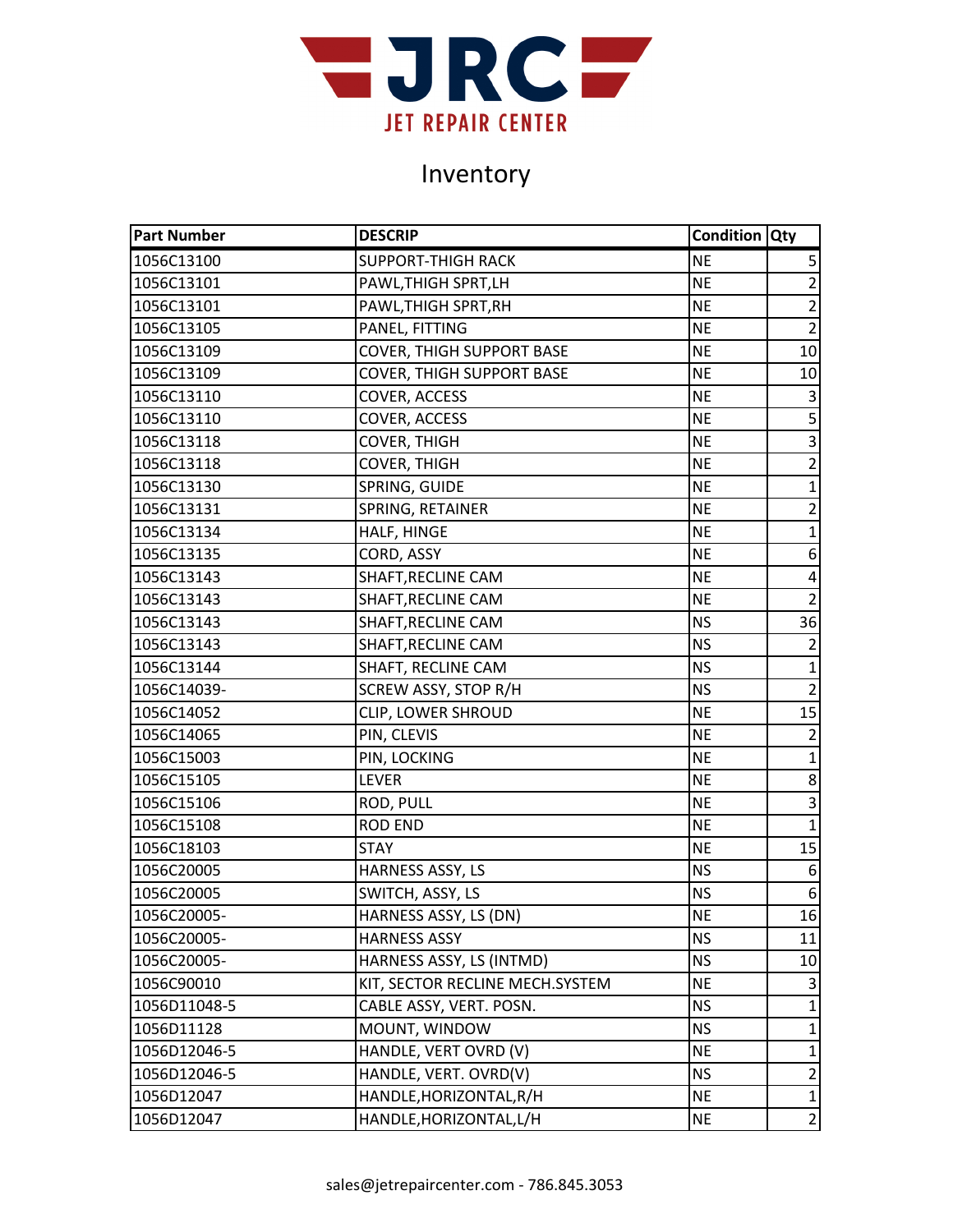

| <b>Part Number</b> | <b>DESCRIP</b>                   | <b>Condition Qty</b> |                           |
|--------------------|----------------------------------|----------------------|---------------------------|
| 1056D12047         | HANDLE, HORIZONTAL, R/H          | <b>NS</b>            | $\overline{2}$            |
| 1056D12047         | HANDLE, HORIZONTAL, L/H          | <b>NS</b>            | $\mathbf{1}$              |
| 1056D12076         | TUBE                             | <b>NE</b>            | $\mathbf{1}$              |
| 1056D12076         | TUBE                             | <b>NS</b>            | $\mathbf 1$               |
| 1056D12076         | <b>TUBE</b>                      | <b>NS</b>            | $\mathbf{1}$              |
| 1056D12078         | PLATE, RETAINER                  | <b>NE</b>            | 3                         |
| 1056D12088         | <b>BRACKET ASSY</b>              | <b>NE</b>            | $\overline{1}$            |
| 1056D12088         | <b>BRACKET</b>                   | <b>NE</b>            | $\overline{2}$            |
| 1056D12088         | <b>BRACKET</b>                   | <b>NE</b>            | $\mathbf{1}$              |
| 1056D12088         | <b>BRACKET</b>                   | <b>NE</b>            | $\overline{2}$            |
| 1056D12088         | <b>BRACKET ASSY</b>              | <b>NS</b>            | $\mathsf 3$               |
| 1056D12088         | <b>BRACKET ASSY</b>              | <b>NS</b>            | 8                         |
| 1056D12088         | <b>BRACKET</b>                   | <b>NS</b>            | $\overline{7}$            |
| 1056D12088         | <b>BRACKET</b>                   | ΝS                   | $\overline{2}$            |
| 1056D12537         | <b>COLLAR ASSY, UPPER</b>        | <b>NE</b>            | $\mathbf{1}$              |
| 1056D12539         | CABLE, SHIELD                    | <b>NS</b>            | $\mathsf 3$               |
| 1056D13046         | SHAFT, SWIVEL CONTROL            | <b>NE</b>            | $\mathsf 3$               |
| 1056D13097         | <b>RACK</b>                      | <b>NE</b>            | $\mathsf 3$               |
| 1056D13097         | <b>RACK</b>                      | <b>NS</b>            | $\overline{1}$            |
| 1056D13097         | RACK (LATL)                      | <b>NS</b>            | $\mathbf{1}$              |
| 1056D13097         | <b>GEAR, SECTOR</b>              | <b>NS</b>            | $\mathbf{1}$              |
| 1056D13102         | PAWL, HOUSING RACK               | <b>NS</b>            | $\sqrt{4}$                |
| 1056D13113-5       | PAWL, RECLINE L/H                | <b>NE</b>            | 10                        |
| 1056D13113-5       | PAWL, RECLINE R/H                | <b>NE</b>            | 10                        |
| 1056D13119         | <b>COVER, THIGH SUPPORT BASE</b> | <b>NE</b>            | 4                         |
| 1056D13119         | <b>COVER, THIGH SUPPORT BASE</b> | <b>NE</b>            | 4                         |
| 1056D13145         | <b>LINK</b>                      | <b>NS</b>            | $\mathbf{1}$              |
| 1056D14007         | <b>BLOCK, ARMREST PIVOT</b>      | <b>NE</b>            | $\overline{2}$            |
| 1056D14007         | <b>BLOCK, ARMREST PIVOT</b>      | <b>NS</b>            | $\mathbf 1$               |
| 1056D14008         | SHAFT, ARMREST, R/H              | <b>NE</b>            | 6 <sup>1</sup>            |
| 1056D14041         | GEAR, L/H                        | <b>NE</b>            | $\ensuremath{\mathsf{3}}$ |
| 1056D14048         | <b>BACKREST CHANNEL LH</b>       | <b>NS</b>            | 1                         |
| 1056D14048         | CHANNEL-SIDE                     | ΝS                   | 1                         |
| 1056D14064         | <b>GUIDE, SHOULDER</b>           | <b>NE</b>            | $\mathbf{1}$              |
| 1056D14064         | <b>GUIDE, SHOULDER</b>           | <b>NE</b>            | 3                         |
| 1056D14064         | <b>GUIDE, SHOULDER</b>           | <b>NS</b>            | $\mathbf{1}$              |
| 1056D14064-1MODJ   | GUIDE, HARNESS SHOULDER MOD      | <b>NE</b>            | $\overline{c}$            |
| 1056D14104         | SECTOR, L/H                      | <b>NE</b>            | $\mathbf{1}$              |
| 1056D14104         | SECTOR, R/H                      | <b>NE</b>            | $\mathbf{1}$              |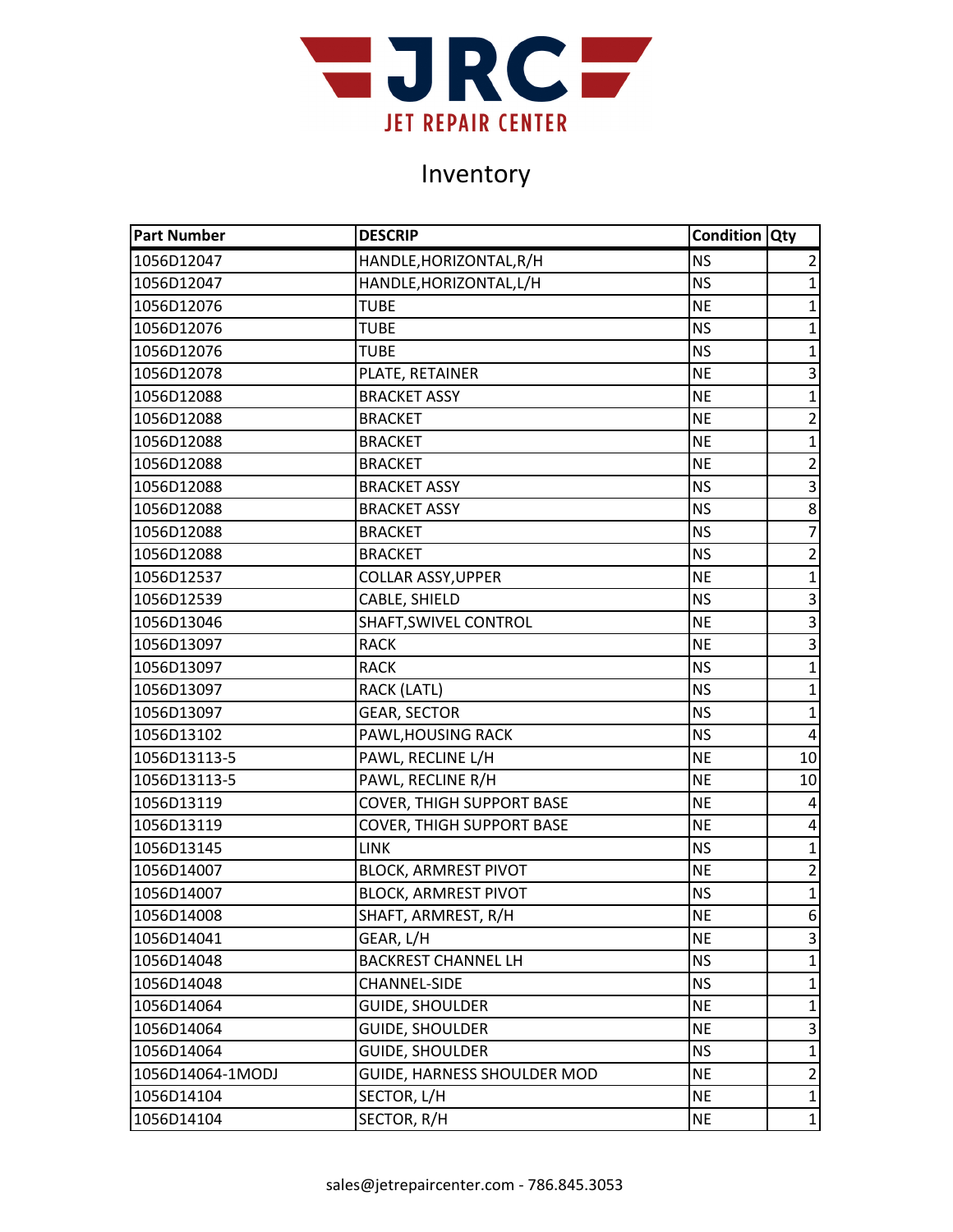

| <b>Part Number</b> | <b>DESCRIP</b>               | <b>Condition Qty</b> |                 |
|--------------------|------------------------------|----------------------|-----------------|
| 1056D14104-2S      | <b>SECTOR</b>                | <b>NS</b>            | 4               |
| 1056D14105         | SECTOR GEAR ASSY, LH         | <b>NE</b>            | 19              |
| 1056D15100-5       | ARMREST, R/H                 | <b>NS</b>            | $\mathbf{1}$    |
| 1056D15102-        | SHROUD ARMREST L/H (USE JET) | <b>NS</b>            | $\overline{2}$  |
| 1056D16011         | <b>GUIDE ASSY, RIVETED</b>   | <b>NE</b>            | $\mathbf{1}$    |
| 1056D16019         | PIVOT ASSY                   | <b>NS</b>            | $\mathbf{1}$    |
| 1056D18005-        | COVER, MUSLIN, BKRST CUSH    | <b>NE</b>            | $\mathbf{1}$    |
| 1056D18005-23J     | <b>COVER, FBC BACK</b>       | <b>NE</b>            | $\mathbf{1}$    |
| 1056D18005-3J      | CUSHION, SOLID LUMBAR.       | <b>NE</b>            | $\mathbf 1$     |
| 1056D20003         | <b>HARNESS-WIRING MAIN</b>   | <b>NS</b>            | 3               |
| 1056D20003         | HARNESS-WIRING MAIN          | <b>NS</b>            | $\overline{2}$  |
| 1056D90016         | <b>BOLT, PIVOT</b>           | <b>NS</b>            | $\overline{2}$  |
| 1056J11000-5       | STRUCTURE, ASSY, SEAT        | <b>NE</b>            | $\mathbf{1}$    |
| 1056J12017-5       | SUPPORT, INNER CYLINDER      | <b>NS</b>            | $\mathbf{1}$    |
| 1056J12079         | TUBE, LATERAL FWD            | <b>NE</b>            | $\mathbf{1}$    |
| 1056J12079-        | TUBE, LATERAL SUPPORT        | <b>NE</b>            | $\mathbf{1}$    |
| 1056J12079-        | TUBE, LATERAL SUPPORT        | <b>NE</b>            | $\overline{2}$  |
| 1056J12080         | <b>SPIDER</b>                | <b>NE</b>            | $\mathbf 1$     |
| 1056J12507         | PEDESTAL ASSY, LOWER         | <b>NS</b>            | $\mathbf{1}$    |
| 1056J12507         | PEDESTAL ASSY, LOWER         | <b>NS</b>            | $\mathbf{1}$    |
| 1056J12507         | PEDESTAL ASSY, UPPER         | <b>NS</b>            | $\overline{2}$  |
| 1056J12507         | PEDESTAL ASSY, UPPER         | <b>NS</b>            | $\overline{2}$  |
| 1056J12556         | SEAL, INBOARD                | <b>NE</b>            | $\overline{2}$  |
| 1056J12556         | SEAL, OUTBOARD               | <b>NE</b>            | 6               |
| 1056J12556         | SEAL, FRONT                  | <b>NE</b>            |                 |
| 1056J12556         | SEAL, INBOARD                | <b>NS</b>            | $\overline{3}$  |
| 1056J12556         | SEAL, OUTBOARD               | <b>NS</b>            | $\overline{2}$  |
| 1056J12556-        | <b>SEAL</b>                  | <b>NE</b>            | 6               |
| 1056J12556-        | SEAL L/H                     | <b>NE</b>            | $\overline{2}$  |
| 1056J12556-        | SEAL.RH                      | <b>NE</b>            | 10 <sup>1</sup> |
| 1056J12556-        | <b>SEAL FRONT/REAR</b>       | <b>NE</b>            | 9               |
| 1056J12556-        | SEAL, RIGHT                  | <b>NE</b>            | $\mathbf{1}$    |
| 1056J12556-        | SEAL, LEFT                   | <b>NE</b>            | 22              |
| 1056J12556-        | SEAL, LEFT                   | <b>NS</b>            | $\overline{2}$  |
| 1056J13000         | EDGING, RUBBER               | <b>NE</b>            | $\mathbf{1}$    |
| 1056J13076         | PANEL, STRUCTURE             | <b>NE</b>            | 4               |
| 1056J13098-5       | PANEL, ASSY                  | <b>NE</b>            | $\mathbf{1}$    |
| 1056J13098-5       | PANEL, ASSY                  | <b>NS</b>            | $\mathbf{1}$    |
| 1056J13121         | <b>SLIDE ASSY</b>            | <b>NE</b>            | $\mathbf{1}$    |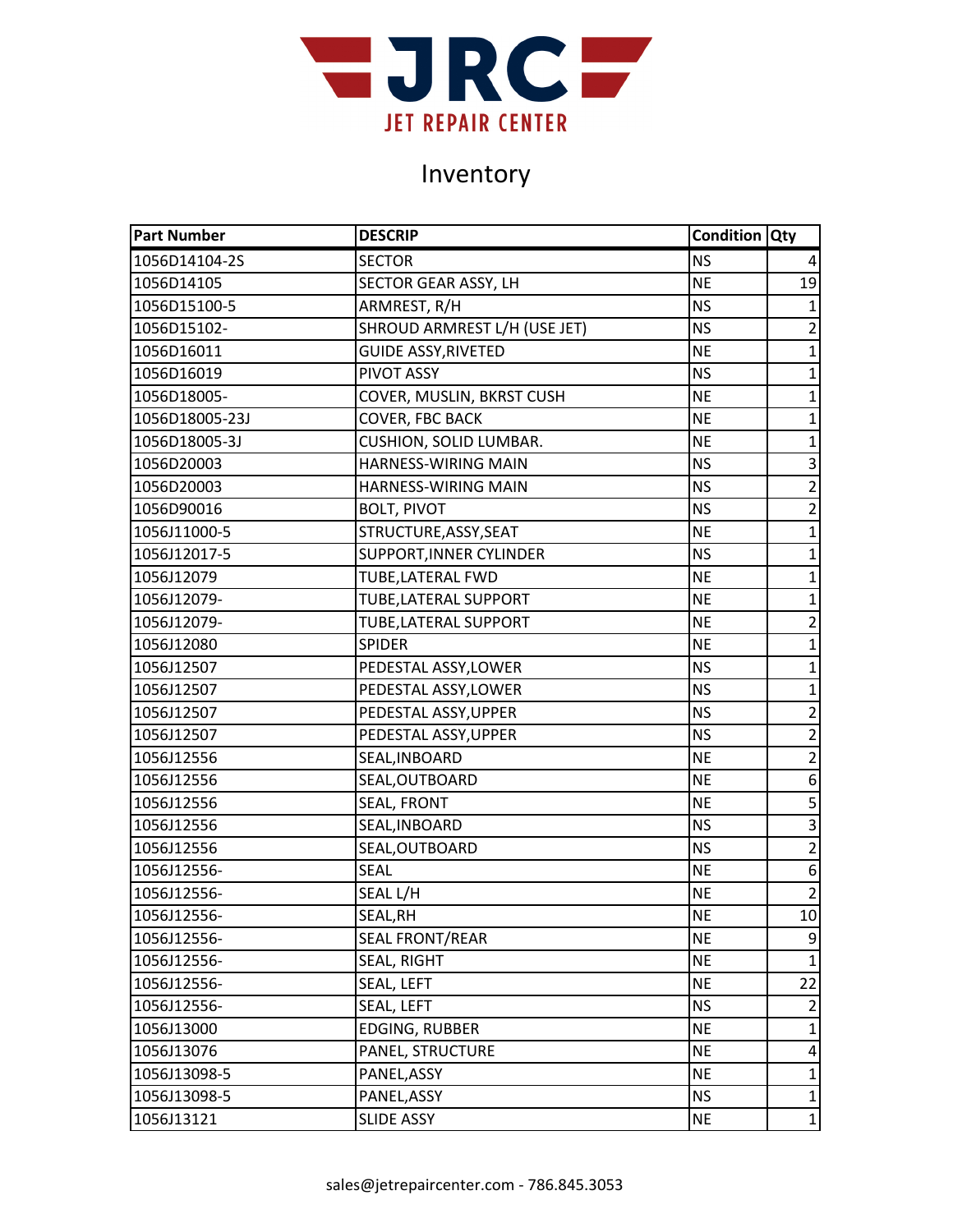

| <b>Part Number</b> | <b>DESCRIP</b>                   | <b>Condition Qty</b> |                 |
|--------------------|----------------------------------|----------------------|-----------------|
| 1056J13121         | SLIDE ASSY, RH                   | <b>NE</b>            | 1               |
| 1056J13121         | <b>SLIDE ASSY</b>                | <b>NS</b>            | $\mathbf{1}$    |
| 1056J13121         | <b>SLIDE ASSY</b>                | <b>NS</b>            | $\overline{2}$  |
| 1056J13121         | <b>SLIDER ASSY</b>               | <b>NS</b>            | 3               |
| 1056J13121         | <b>SLIDE ASSY</b>                | <b>NS</b>            | $\mathbf 1$     |
| 1056J13121         | SLIDE ASSY, RH                   | <b>NS</b>            | $\overline{2}$  |
| 1056J13121         | SLIDE ASSY, LH                   | <b>NS</b>            | $\overline{1}$  |
| 1056J13124         | PANEL, STRUCTURE SIDE            | <b>NE</b>            | 5               |
| 1056J13124         | PANEL, STRUCTURE SIDE            | <b>NE</b>            | $\overline{2}$  |
| 1056J13124         | PANEL, STRUCTURE SIDE            | <b>NS</b>            | $\mathbf 1$     |
| 1056J13127-5       | <b>COVER, SEAT PAN AY</b>        | <b>NS</b>            | 3               |
| 1056J13136         | CORD, ASSY                       | <b>NE</b>            | $\overline{2}$  |
| 1056J13136         | CORD, ASSY                       | <b>NS</b>            | 12              |
| 1056J14044         | EDGING, LWR SHROUD L/H           | <b>NS</b>            | 8               |
| 1056J14046         | SHROUD ASSY, CAPT                | <b>NE</b>            | $\overline{7}$  |
| 1056J14055         | <b>COVER, FRONT</b>              | <b>NE</b>            | 9               |
| 1056J14055         | <b>COVER ASSY, FRONT</b>         | <b>NS</b>            | 4               |
| 1056J14056         | BACKREST, STRUCTURE              | <b>NE</b>            | $\overline{2}$  |
| 1056J14056         | BACKREST, STRUCTURE              | <b>NS</b>            | $\mathbf 1$     |
| 1056J14058         | COVER, POCKET LIFE VEST          | <b>NE</b>            | $\mathbf{1}$    |
| 1056J14058-1APLJ   | LABEL LIFEVEST INSIDE PULL TAB   | <b>NE</b>            | 110             |
| 1056J14058-1ME2J   | <b>FLANGE FOR GROMMETS</b>       | <b>NE</b>            | 9               |
| 1056J14058-1ME3J   | <b>FLANGE SUPPORT</b>            | <b>NE</b>            | 9               |
| 1056J14058-1ME4J   | <b>FLANGE SUPPORT</b>            | <b>NE</b>            | 9               |
| 1056J14058-1ME5J   | <b>FRONT HANDLE</b>              | <b>NE</b>            | 9               |
| 1056J14058-1PLJ    | PLACARD, LIFE VEST               | <b>NE</b>            | $\overline{55}$ |
| 1056J15101-5       | ARMREST, STRUCTURE               | <b>NE</b>            | $\overline{3}$  |
| 1056J15103-5       | PADDING ASSY, R/H                | <b>NE</b>            | $\overline{5}$  |
| 1056J15103-5       | PADDING ASSY, R/H                | <b>NS</b>            | $\mathbf 1$     |
| 1056J15103-5       | PADDING ASSY L/H                 | <b>NS</b>            | $\overline{2}$  |
| 1056J17002         | <b>COVER ASSY SEAT</b>           | <b>NE</b>            | $\mathbf{1}$    |
| 1056J17002-1J      | COVER, BOTTOM                    | <b>NE</b>            | 1               |
| 1056J17003         | <b>COVER ASSY BOTTOM</b>         | <b>NE</b>            | 1               |
| 1056J17003         | <b>COVER ASSY, BOTTOM</b>        | <b>NE</b>            | 1               |
| 1056J17003-5A      | COVER                            | <b>NE</b>            | 1               |
| 1056J17003-5A      | <b>COVER</b>                     | <b>NS</b>            | $\mathbf{1}$    |
| 1056J17003-6A      | <b>COVER, BOTTOM (SHEEPSKIN)</b> | <b>NE</b>            | $\mathbf{1}$    |
| 1056J17003-6A      | <b>COVER, BOTTOM (SHEEPSKIN)</b> | <b>NS</b>            | $\overline{2}$  |
| 1056J17004-5A      | COVER, BOTTOM(SHEEPSKIN)         | <b>NE</b>            | $\mathbf{1}$    |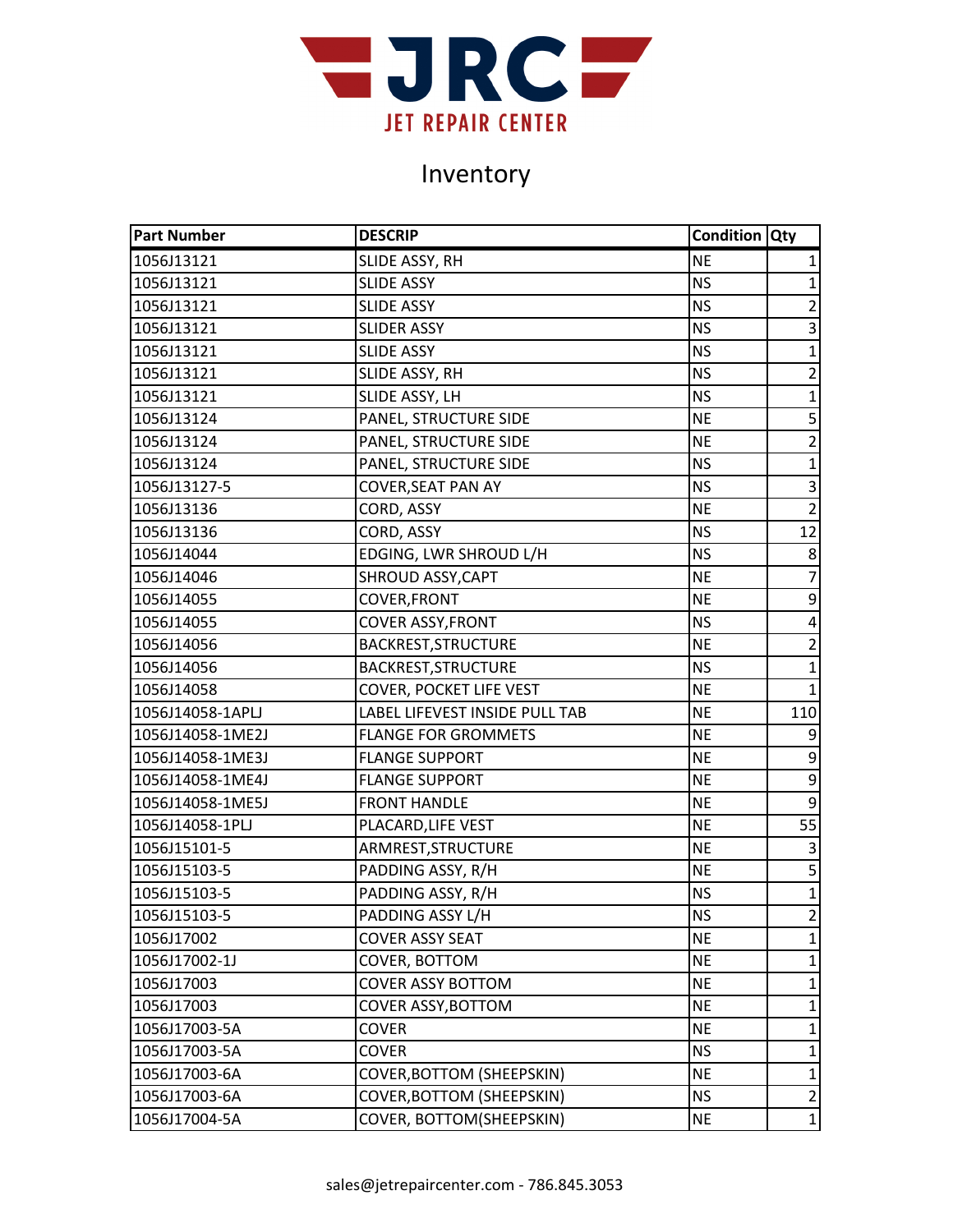

| <b>Part Number</b> | <b>DESCRIP</b>                    | <b>Condition Qty</b> |                         |
|--------------------|-----------------------------------|----------------------|-------------------------|
| 1056J17004-6A      | <b>CUSHION/COVER ASSY</b>         | <b>NE</b>            | 1                       |
| 1056J17005         | <b>CUSHION BOTTOM</b>             | <b>NE</b>            | $\mathbf{1}$            |
| 1056J17005         | CUSHION, BOTTOM, CAPT.            | <b>NE</b>            | $\mathbf{1}$            |
| 1056J17005-7FBCJ   | <b>COVER, BOTTOM FIREBLOCK</b>    | <b>NE</b>            | 6                       |
| 1056J17005-7J      | CUSHION, BOTTOM, CAPT.            | <b>NE</b>            | $\mathsf 3$             |
| 1056J17005-8FBCJ   | COVER, BOTTOM FB                  | <b>NE</b>            | $\overline{\mathbf{4}}$ |
| 1056J17005-8J      | <b>CUSHION, BOTTOM COPILOT</b>    | <b>NE</b>            | $\overline{3}$          |
| 1056J17006         | CONTOUR INSERT, COPILOT           | <b>NE</b>            | $\mathbf{1}$            |
| 1056J17006-1J      | <b>CAPTAIN CONTOUR INSERT</b>     | <b>NE</b>            | $\mathbf{1}$            |
| 1056J18003-41J     | <b>COVER, BACK HONEYCOMB</b>      | <b>NE</b>            | $\mathbf{1}$            |
| 1056J18003-47A     | COVER, BACKREST, SHEEPSKIN        | <b>NS</b>            | $\mathbf 1$             |
| 1056J18003-49J     | <b>COVER BACK</b>                 | <b>NE</b>            | 4                       |
| 1056J18004         | <b>CUSHION ASSY BACKREST</b>      | <b>NS</b>            | $\overline{2}$          |
| 1056J18004-3J      | <b>CUSHION ASSY BACKREST</b>      | <b>NE</b>            | 1                       |
| 1056J1800-43PLJ    | <b>EMBLEM FLOT. CUSHION TECH.</b> | <b>NE</b>            | 98                      |
| 1056J18100         | <b>COVER AY, BACKREST</b>         | <b>NE</b>            | $\mathbf 1$             |
| 1056J18100-3J      | <b>COVER, BACK</b>                | <b>NE</b>            | 6                       |
| 1056J18100-3PL1J   | LABEL PULL OUT TO REMOVE          | <b>NE</b>            | 128                     |
| 1056J18100-3PL2J   | PLACARD - FLOTATION TSO-C77B      | <b>NE</b>            | 107                     |
| 1056J18100-43J     | COVER, BACK, HONEYCOMB            | <b>NE</b>            | 4                       |
| 1056J18101-        | <b>CUSHION, BACKREST</b>          | <b>NE</b>            | $\overline{2}$          |
| 1056K90023         | PROTECTIVE LEVER COVER KIT        | <b>NE</b>            | 5                       |
| 1056K90023         | PROTECTIVE LEVER COVER KIT        | <b>NS</b>            | $\overline{1}$          |
| 1057/100%K         | 100% HARDWARE(FLT.ENG.KIT)        | <b>NE</b>            | $\overline{7}$          |
| 1057C11011         | <b>BELLCRANK ASSY</b>             | <b>NE</b>            | 4                       |
| 1057C11020         | CABLE, VERT OVERRIDE              | <b>NE</b>            | $\overline{2}$          |
| 1057C12016         | CABLE ASSY, LATL TRAVEL           | <b>NS</b>            | $\overline{2}$          |
| 1057C12032         | SWITCH LIMIT CAM,LS               | <b>NE</b>            | $\overline{2}$          |
| 1057C12032         | SWITCH LIMIT CAM,LS               | <b>NS</b>            | $\overline{\mathbf{3}}$ |
| 1057C12041         | HANDLE, SWIVEL CONTROL            | <b>NS</b>            | $\mathbf{1}$            |
| 1057C12052         | <b>SUPPORT ASSY</b>               | <b>NS</b>            | 3                       |
| 1057C12514         | <b>BUSHING, THREADED</b>          | <b>NS</b>            | 1                       |
| 1057C13028         | <b>NUTPLATE</b>                   | ΝS                   | 7                       |
| 1057C13034         | <b>BRACKET</b>                    | <b>NE</b>            | 5                       |
| 1057C13060         | <b>BRACKET ASSY</b>               | <b>NE</b>            | 3                       |
| 1057C13079         | <b>ACTUATOR, L.S.</b>             | NS.                  | 4                       |
| 1057D11009         | <b>CABLE BRACKET</b>              | <b>NE</b>            | $\mathbf{1}$            |
| 1057D11009         | <b>CABLE BRACKET</b>              | NS.                  | 4                       |
| 1057D11016-5       | <b>LINK ASSY</b>                  | NE                   | $\overline{2}$          |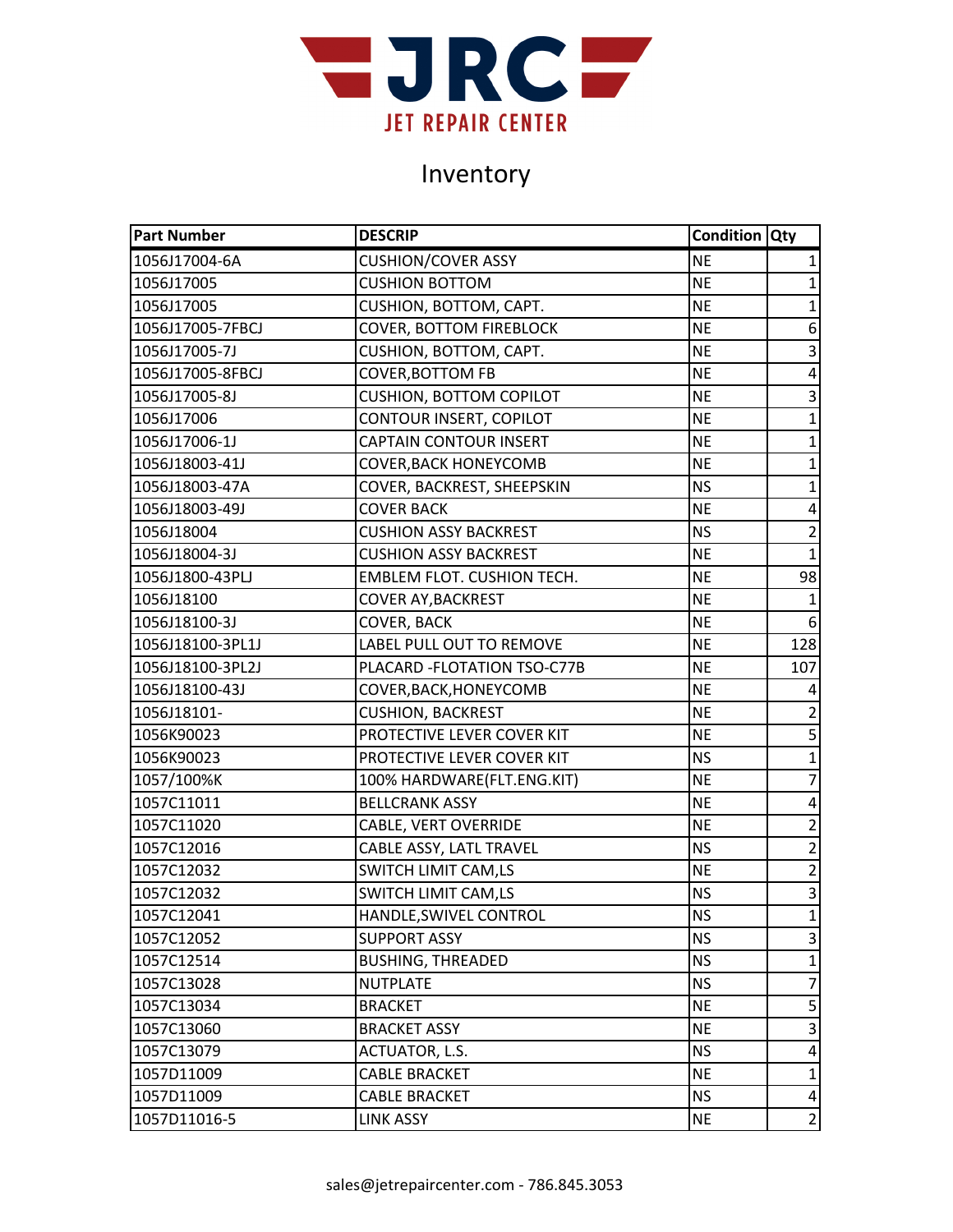

| <b>Part Number</b> | <b>DESCRIP</b>                     | <b>Condition Qty</b> |                |
|--------------------|------------------------------------|----------------------|----------------|
| 1057D11016-5       | <b>LINK ASSY</b>                   | <b>NS</b>            | 4              |
| 1057D12039         | SPRING, VERTICAL TRAVEL            | <b>NS</b>            | $\overline{2}$ |
| 1057D13068         | ARM, ACTUATOR, OUTBOARD            | <b>NS</b>            | 8              |
| 1057D13073-5       | SLIDE ASSY, L/H                    | <b>NS</b>            | $\overline{2}$ |
| 1057D13073-5       | SLIDE ASSY, R/H                    | <b>NS</b>            | 4              |
| 1057D20003         | WIRE, HARDNESS ASSY                | <b>NS</b>            | $\overline{2}$ |
| 1057D20004         | WIRE, HARDNESS ASSY                | <b>NS</b>            | $\overline{2}$ |
| 1057J12026-5       | <b>CYLINDER INNER</b>              | <b>NE</b>            | $\mathbf{1}$   |
| 1057J12050         | <b>SPIDER</b>                      | <b>NE</b>            | $\mathbf{1}$   |
| 1057J12501-5       | PEDESTAL ASSY, UPPER               | <b>NE</b>            | $\mathbf{1}$   |
| 1057J13071         | COVER, SEAT PAN                    | <b>NE</b>            | $\mathbf 1$    |
| 1057J17100-5A      | <b>CUSHION BOTTOM ASSY W/COVER</b> | <b>NE</b>            | $\mathsf 3$    |
| 1057J17101-21FBCJ  | COVER BOTTOM, F/BLOCK, JET         | <b>NE</b>            | $\mathbf{1}$   |
| 1057J17101-21J     | <b>CUSHION, SEAT</b>               | <b>NE</b>            | 6              |
| 1057J171023A       | COV.BACK ASSY, SHEEPSKIN           | <b>NE</b>            | $\mathbf{1}$   |
| 1057J17102-5       | COVER, BOTTOM, SHEEPSKIN           | <b>NS</b>            | $\mathbf 1$    |
| 1058C12007         | SLEEVE, BEARING                    | <b>NE</b>            | $\overline{2}$ |
| 1058C12034         | STOP, VERTICAL, TRAVEL, UPPER      | <b>NS</b>            | $\mathbf{1}$   |
| 1058C12034         | STOP, VERTICAL, TRAVEL LOWER       | <b>NS</b>            | 3              |
| 1058C12040         | RETAINER ASSY                      | <b>NE</b>            | $\mathbf{1}$   |
| 1058C12504         | SLEEVE, BEARING                    | <b>NE</b>            | $\mathbf{1}$   |
| 1058C12504         | SLEEVE, BEARING                    | <b>NS</b>            | $\mathbf{1}$   |
| 1058C13003         | PIN, BRAKE                         | <b>NS</b>            | $\mathbf{1}$   |
| 1058C13022         | <b>SHOE INNER BRAKE</b>            | <b>NS</b>            | $\mathbf{1}$   |
| 1058C19002         | PIN, SLIDE                         | <b>NS</b>            | $\mathbf{1}$   |
| 1058C19009         | SPRING, RETRACT L/H                | <b>NS</b>            | $\pmb{4}$      |
| 1058D12519         | <b>HOUSING ASSY</b>                | <b>NS</b>            | $\mathbf{1}$   |
| 1058D12520         | <b>HOUSING ASSY</b>                | <b>NS</b>            | $\mathbf{1}$   |
| 1058D12531         | <b>CYLINDER ASSY, OUTER</b>        | <b>NS</b>            | $\mathbf{1}$   |
| 1058D12539         | <b>BRAKE ASSY, CENTRIFUGAL</b>     | <b>NS</b>            | $\mathbf{1}$   |
| 1058D12543         | <b>BOLT, PIVOT</b>                 | <b>NE</b>            | 6              |
| 1058D13101         | <b>BRACKET</b>                     | <b>NE</b>            | $\overline{2}$ |
| 1058D13106         | PLATE, MOUNTING R/H                | <b>NE</b>            | 1              |
| 1058D90016         | <b>BOLT, PIVOT</b>                 | <b>NE</b>            | 6              |
| 1058J12503         | PEDESTAL, LOWER                    | <b>NE</b>            | $\mathbf{1}$   |
| 1058J12522         | WASHER, SPRING                     | <b>NE</b>            | 18             |
| 1058J12522         | <b>WASHER, SPRING</b>              | <b>NS</b>            | 5              |
| 1058J17000         | <b>COVER/CUSHION ASSY</b>          | <b>NE</b>            | $\mathbf{1}$   |
| 1058J17001-        | COVER, BOTTOM                      | <b>NE</b>            | $\overline{2}$ |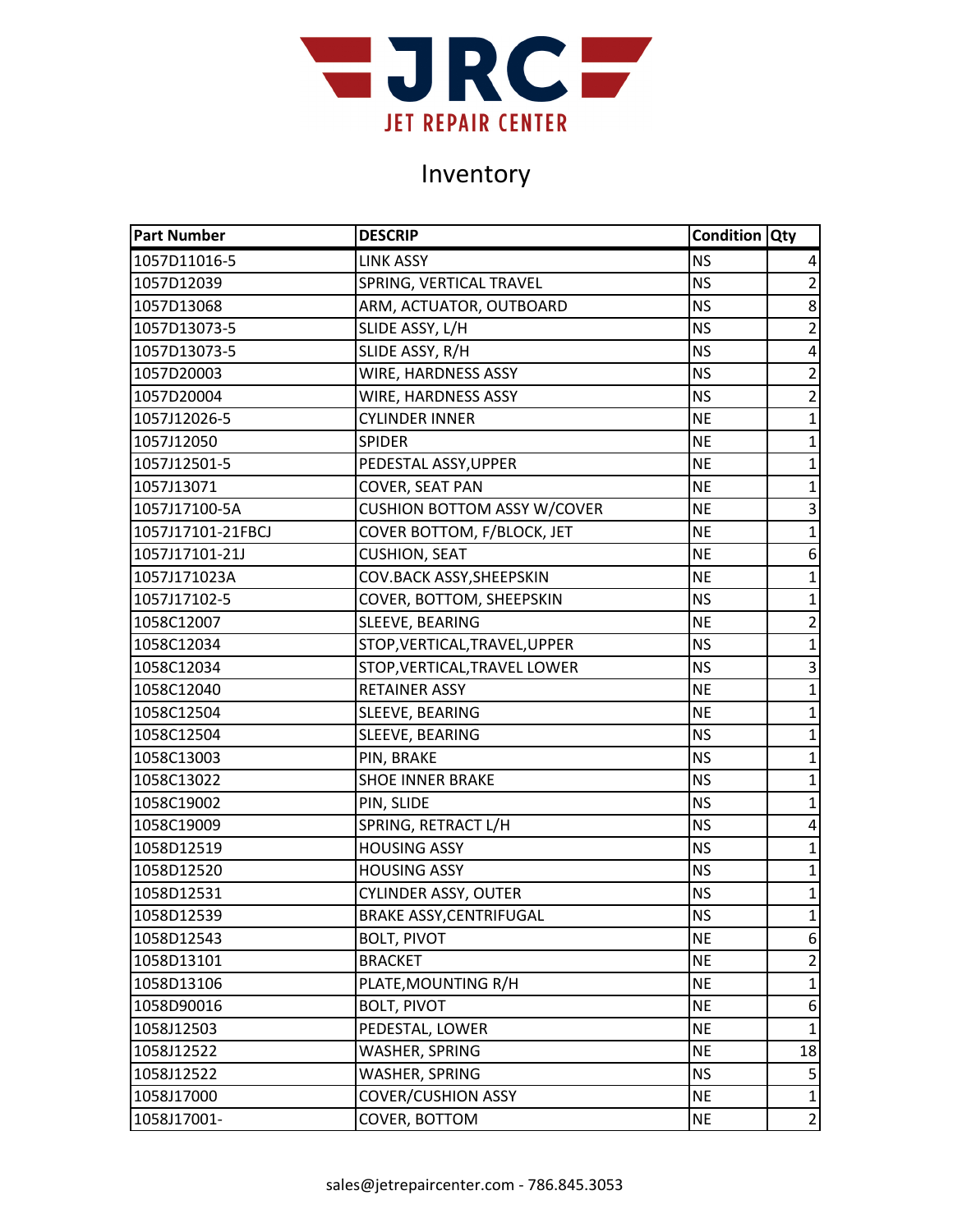

| <b>Part Number</b> | <b>DESCRIP</b>                 | <b>Condition Qty</b> |                |
|--------------------|--------------------------------|----------------------|----------------|
| 1058J17001-21FBCJ  | <b>COVER, FIRE BLOCK (JET)</b> | <b>NE</b>            | $\overline{2}$ |
| 1058J17001-21J     | <b>CUSHION ASSY</b>            | <b>NE</b>            | 10             |
| 1058J17001-21J     | <b>CUSHION ASSY</b>            | <b>NS</b>            | $\mathbf{1}$   |
| 1058J17002         | <b>COVER ASSY</b>              | <b>NE</b>            | $\mathbf{1}$   |
| 106281-1           | <b>COVER, HEADREST</b>         | <b>NE</b>            | $\mathbf{1}$   |
| 1070A001           | SPRING, PLUNGER                | <b>NE</b>            | 4              |
| 1070A003           | <b>INSERT, THREAD</b>          | <b>NE</b>            | 32             |
| 1070A004           | <b>INSERT, THREAD</b>          | <b>NE</b>            | 37             |
| 1070A005           | <b>INSERT, THREAD</b>          | <b>NE</b>            | 17             |
| 1070A006           | <b>FOLLOWER CAM</b>            | <b>NE</b>            | 4              |
| 1070A006           | <b>FOLLOWER CAM</b>            | <b>NS</b>            | $\mathbf{1}$   |
| 1070A008           | <b>MOTOR HOUSING</b>           | <b>NS</b>            | $\overline{2}$ |
| 1070A015           | ROTOR AND SHAFT ASSY           | <b>NS</b>            | 6              |
| 1070A016           | <b>BRAKE, ROTATING DISC</b>    | <b>NE</b>            | $\overline{2}$ |
| 1070A026           | <b>SLEEVE</b>                  | <b>NE</b>            | $\mathbf{1}$   |
| 1070A028           | INSERT, THREADED               | <b>NE</b>            | 10             |
| 1070A033           | <b>BALL TRACK</b>              | <b>NE</b>            | $\mathbf{1}$   |
| 1070A034           | <b>BALL TRACK</b>              | <b>NE</b>            | $\mathbf 1$    |
| 1070A071           | CLUTCH, ARM                    | <b>NE</b>            | $\mathbf 1$    |
| 1070A075           | PINION, RACK DRIVE             | <b>NE</b>            | 3              |
| 1070A075           | PINION, RACK DRIVE             | <b>NS</b>            | $\mathbf{1}$   |
| 1070A083           | <b>COVER, ENCLOSURE</b>        | <b>NE</b>            | $\mathbf{1}$   |
| 1070A085           | RACE, THRUST                   | <b>NE</b>            | 16             |
| 1070A402           | SWITCH, LIMIT                  | <b>NE</b>            | 6              |
| 1070A402           | SWITCH, LIMIT                  | <b>NE</b>            | 11             |
| 1070A402           | SWITCH, LIMIT                  | <b>NE</b>            | 6              |
| 1070A406           | <b>KNOB</b>                    | <b>NS</b>            | $\overline{2}$ |
| 1070A411           | <b>CABLE TIE</b>               | <b>NS</b>            | 4              |
| 1070A422           | CONNECTOR, PLUG                | <b>NS</b>            | $\overline{2}$ |
| 1070D205           | <b>PILLOW ASSY</b>             | <b>NS</b>            | $\mathbf{1}$   |
| 1070D205-          | PILLOW, BACKREST               | <b>NE</b>            | 6              |
| 1070D205-          | VALVE, ASSY                    | <b>NS</b>            | $\overline{2}$ |
| 1070D205-          | <b>ESCUTCHEON, RING</b>        | <b>NS</b>            | 4              |
| 1070D205-1CUJ      | LUMBAR CUSHION.                | <b>NE</b>            | 3              |
| 1070D370           | SHOCK ABSORBER VERTICAL        | <b>NE</b>            | $\mathbf 1$    |
| 108                | <b>BALLS</b>                   | <b>NE</b>            | 14             |
| 1-0815             | <b>ICE DRAWER FRONT</b>        | <b>NE</b>            | 4              |
| 108SP1             | RECLINE, CONTROL MOD KIT       | <b>NE</b>            | $\mathbf{1}$   |
| 108SP1             | <b>KIT ASSY</b>                | <b>NS</b>            | $\mathbf{1}$   |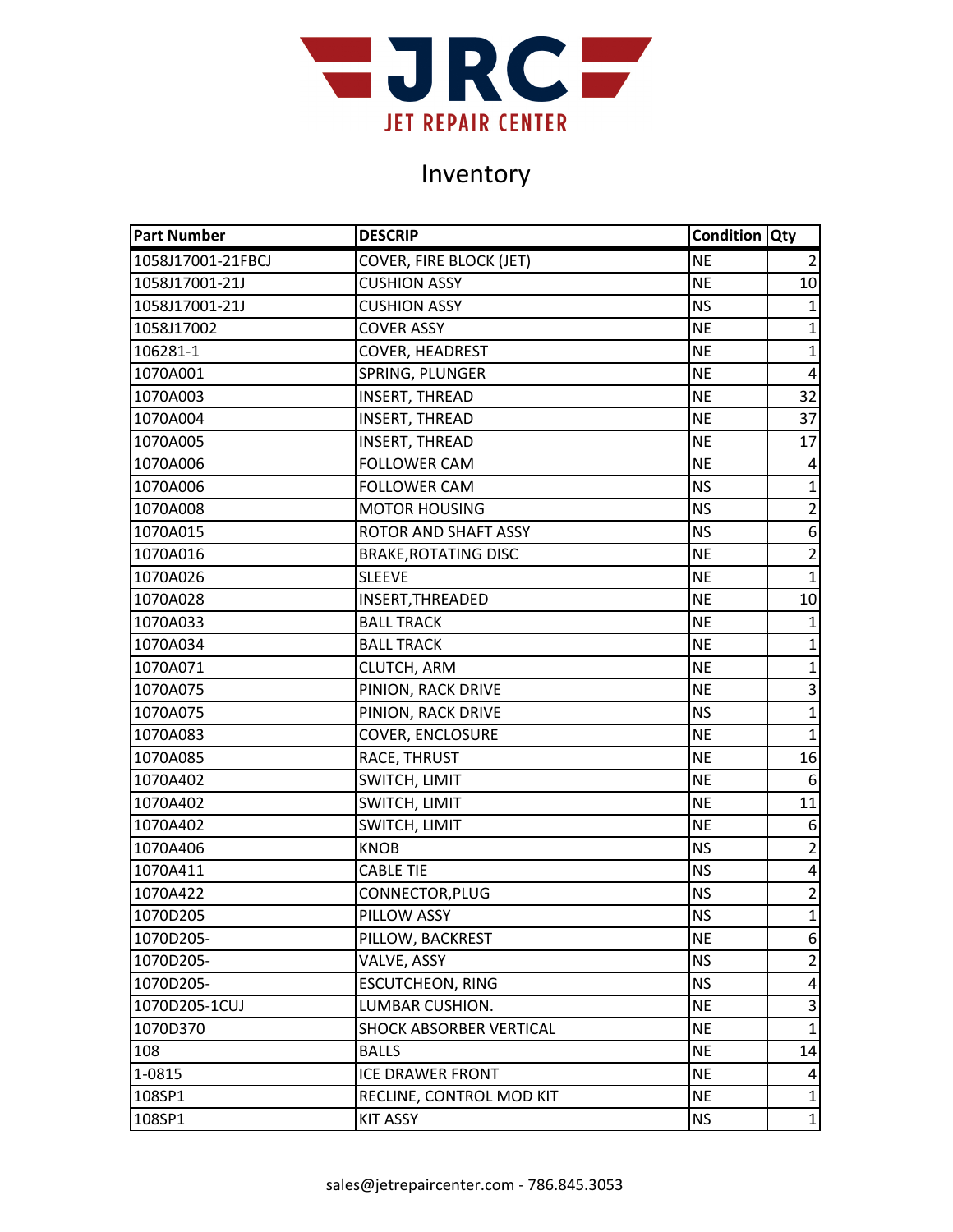

| <b>Part Number</b> | <b>DESCRIP</b>                    | <b>Condition Qty</b> |                |
|--------------------|-----------------------------------|----------------------|----------------|
| 108SP1             | <b>VERTICAL CONTROL CABLE KIT</b> | <b>NS</b>            | 1              |
| 10A10005           | <b>GROMMET</b>                    | <b>NS</b>            | 33             |
| 10A10006           | <b>GROMMET</b>                    | <b>NE</b>            | 388            |
| 10A16002S          | <b>SPRING</b>                     | <b>NS</b>            | 43             |
| 10A16004           | <b>SPRING</b>                     | <b>NS</b>            | 23             |
| 10A16007S          | <b>SPRING</b>                     | <b>NS</b>            | 20             |
| 10A16010           | SPRING, COMPRESSION               | <b>NE</b>            | $\overline{7}$ |
| 10A16014           | SPRING, DOWN LOCK RH              | <b>NE</b>            | 6              |
| 10A16015           | <b>SPRING</b>                     | <b>NE</b>            | 8              |
| 10A16016S          | <b>SPRING</b>                     | <b>NS</b>            | $\overline{3}$ |
| 10A40016           | SPACER STOP, INNER SCREW          | <b>NE</b>            | 3              |
| 10A40017           | SPACER, STOP                      | <b>NE</b>            | $\overline{7}$ |
| 10A41007           | <b>WASHER</b>                     | <b>NS</b>            | 25             |
| 10A41013           | <b>WASHER</b>                     | <b>NS</b>            | 6              |
| 10A41015           | WASHER, STOP                      | <b>NE</b>            | 3              |
| 10A42002           | <b>WASHER</b>                     | <b>NE</b>            | $\overline{1}$ |
| 10A42002           | <b>WASHER</b>                     | <b>NS</b>            | 19             |
| 10A42010           | WASHER, SHIM                      | <b>NS</b>            | 11             |
| 10A42011           | SHIM, 0.005 IN.                   | <b>NE</b>            | 23             |
| 10A42011           | SHIM, 0.005 IN.                   | <b>NS</b>            | 6              |
| 10A42011-          | <b>SHIM</b>                       | <b>NE</b>            | $\mathbf{1}$   |
| 10A42011-          | <b>SHIM 0.003</b>                 | <b>NE</b>            | 10             |
| 10A42011-          | <b>SHIM 0.005</b>                 | <b>NE</b>            | 26             |
| 10A42011-          | SHIM, .015 IN.                    | <b>NE</b>            | $\mathbf{1}$   |
| 10A42011-          | <b>SHIM 0.002</b>                 | <b>NE</b>            | 50             |
| 10A42011-          | <b>SHIM 0.005</b>                 | <b>NS</b>            | 20             |
| 10A42011-          | <b>SHIM</b>                       | <b>NS</b>            | 5              |
| 10A42011-          | <b>SHIM 0.005</b>                 | <b>NS</b>            | 20             |
| 10A42011-          | <b>SHIM 0.002</b>                 | <b>NS</b>            | 10             |
| 10A42011-2         | <b>SHIM 0.002</b>                 | <b>NE</b>            | 18             |
| 10A42011-2         | <b>SHIM 0.005</b>                 | <b>NS</b>            | 11             |
| 10A43001           | <b>BEARING</b>                    | <b>NS</b>            | $\mathbf{1}$   |
| 10A43002           | BEARING, AMI                      | <b>NE</b>            | 93             |
| 10A43003           | <b>BEARING</b>                    | <b>NE</b>            | $\overline{7}$ |
| 10A43005           | <b>BEARING</b>                    | <b>NS</b>            | 9              |
| 10A43006           | <b>BALL, BEARING</b>              | <b>NE</b>            | $\mathbf{1}$   |
| 10A43006           | <b>BALL, BEARING</b>              | <b>NS</b>            | 12             |
| 10A43008           | <b>BEARING</b>                    | <b>NE</b>            | $\overline{2}$ |
| 10A43008           | <b>BEARING</b>                    | <b>NS</b>            | 6              |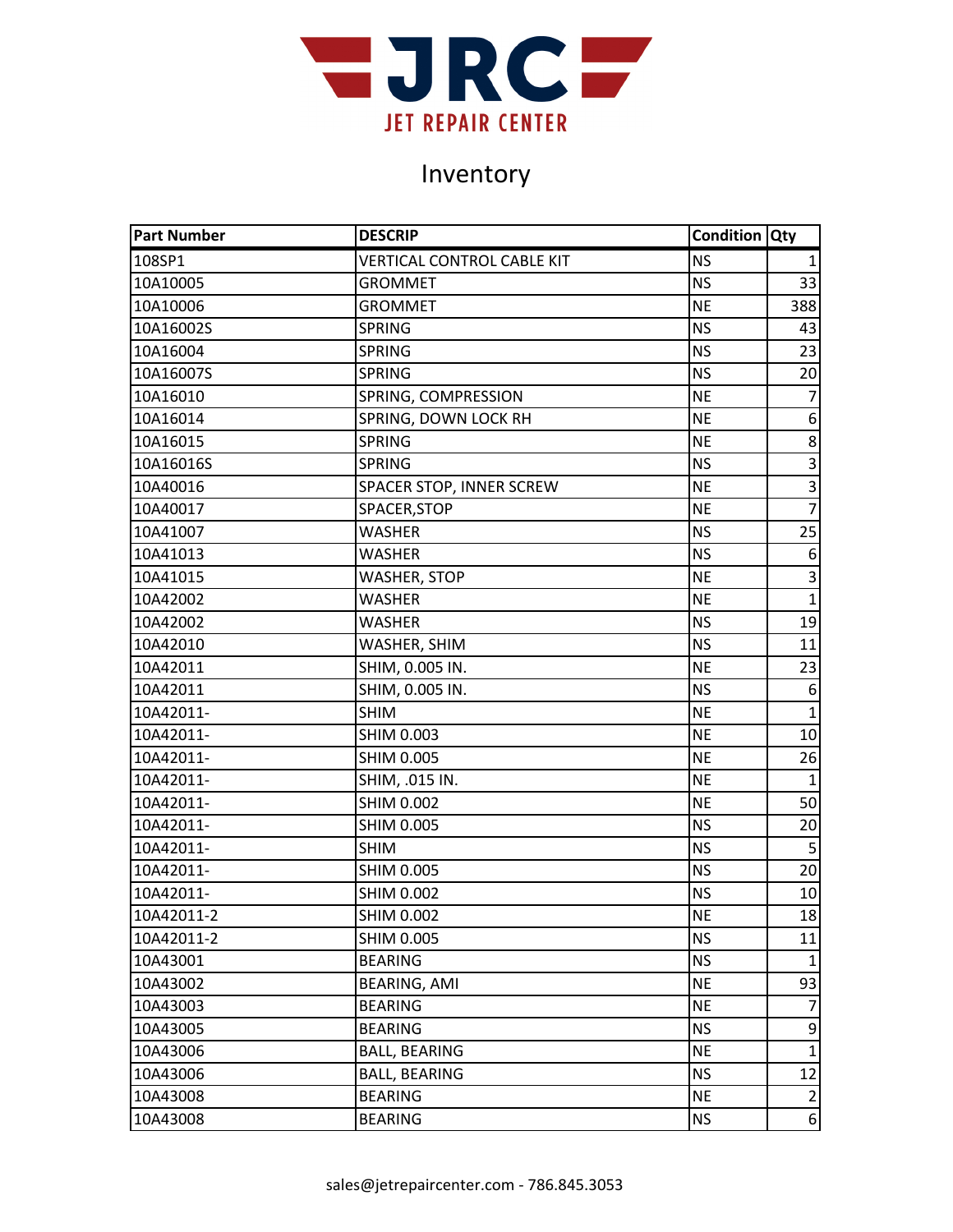

| <b>Part Number</b> | <b>DESCRIP</b>                | <b>Condition Qty</b> |                         |
|--------------------|-------------------------------|----------------------|-------------------------|
| 10A43009           | <b>BUSHING</b>                | <b>NE</b>            | 2                       |
| 10A43013           | <b>BEARING</b>                | <b>NS</b>            | 4                       |
| 10A43014           | <b>BEARING FLANGED</b>        | <b>NE</b>            | $\overline{7}$          |
| 10A43015           | <b>BALL</b>                   | <b>NE</b>            | 3                       |
| 10A43018           | <b>BUSHING</b>                | <b>NE</b>            | 11                      |
| 10A43020           | <b>BEARING, NEEDLE</b>        | <b>NS</b>            | $\mathbf{1}$            |
| 10A43021           | BEARING, NEEDLE               | <b>NS</b>            | 4                       |
| 10A48002           | <b>SHOULDER BOLT</b>          | <b>NS</b>            | $6 \overline{6}$        |
| 10A48004           | <b>SCREW, SELF LOCKING</b>    | <b>NE</b>            | 20                      |
| 10A48005           | <b>SCREW, SHOULDER</b>        | <b>NE</b>            | 5                       |
| 10A48005           | <b>SCREW, SHOULDER</b>        | <b>NS</b>            | $\overline{2}$          |
| 10A48096-1         | <b>SCREW</b>                  | <b>NE</b>            | 6                       |
| 10A48096-1         | <b>SCREW</b>                  | <b>NS</b>            | 32                      |
| 10A48096-1         | <b>SCREW</b>                  | <b>NS</b>            | 10                      |
| 10A48096-1-        | <b>SCREW</b>                  | <b>NS</b>            | 26                      |
| 10A56005           | <b>BUTTON GUARD</b>           | <b>NS</b>            | 16                      |
| 10B41003           | <b>SPACER</b>                 | <b>NE</b>            | 8                       |
| 10B41003           | <b>SPACER</b>                 | <b>NS</b>            | $\overline{2}$          |
| 10B41014           | SPRING, STOP                  | <b>NE</b>            | $\overline{7}$          |
| 10B42001           | WASHER, LAMINATED SHIM        | <b>NS</b>            | 5                       |
| 10B42009           | <b>SHIM</b>                   | <b>NS</b>            | $\overline{3}$          |
| 10C15023           | SPRING, LEAF                  | <b>NE</b>            | $\mathbf 1$             |
| 10C15023           | SPRING, LEAF                  | <b>NS</b>            | $\mathbf{1}$            |
| 10C35003           | LINK, SLIDE BAR               | <b>NS</b>            | $\overline{2}$          |
| 10C50015           | DECAL, SEAT POSITION          | <b>NE</b>            | 8                       |
| 10C50015           | DECAL, ON                     | <b>NE</b>            | 9                       |
| 10C50015           | DECAL, UP/DN/FWD/FT           | <b>NE</b>            | $\overline{2}$          |
| 1101075            | <b>HARNESS ASSY</b>           | <b>NS</b>            | $\mathbf{1}$            |
| 1101075-           | <b>SHOULDER HARNESS ASSY</b>  | <b>NE</b>            | $\mathbf 1$             |
| 1101167-           | ROT. BUCKLE ASSY CO-PILOT     | <b>NE</b>            | $\overline{2}$          |
| 1101167-           | LAP BELT ASSEMBLY             | <b>NE</b>            | $\overline{2}$          |
| 11012              | <b>CLIP</b>                   | <b>NE</b>            | $\mathbf{1}$            |
| 1101281-           | CROTCH STRAP, ADJUST, GRAY    | <b>NE</b>            | 1                       |
| 1101443-           | CROTCH STRAP, NOT ADJUSTABLE  | <b>NE</b>            | 4                       |
| 1101558-           | <b>CROTCH STRAP</b>           | <b>NS</b>            | 4                       |
| 1111233-           | LAP BELT/ROTARY               | <b>NE</b>            | $\mathbf{1}$            |
| 1111430-           | <b>BUCKLE ROTARY, GUARDED</b> | <b>NS</b>            | $\overline{\mathbf{3}}$ |
| 1111498-           | <b>BOOT - LEFT</b>            | <b>NE</b>            | 12                      |
| 1111498-           | <b>BOOT - RIGHT</b>           | <b>NE</b>            | 13                      |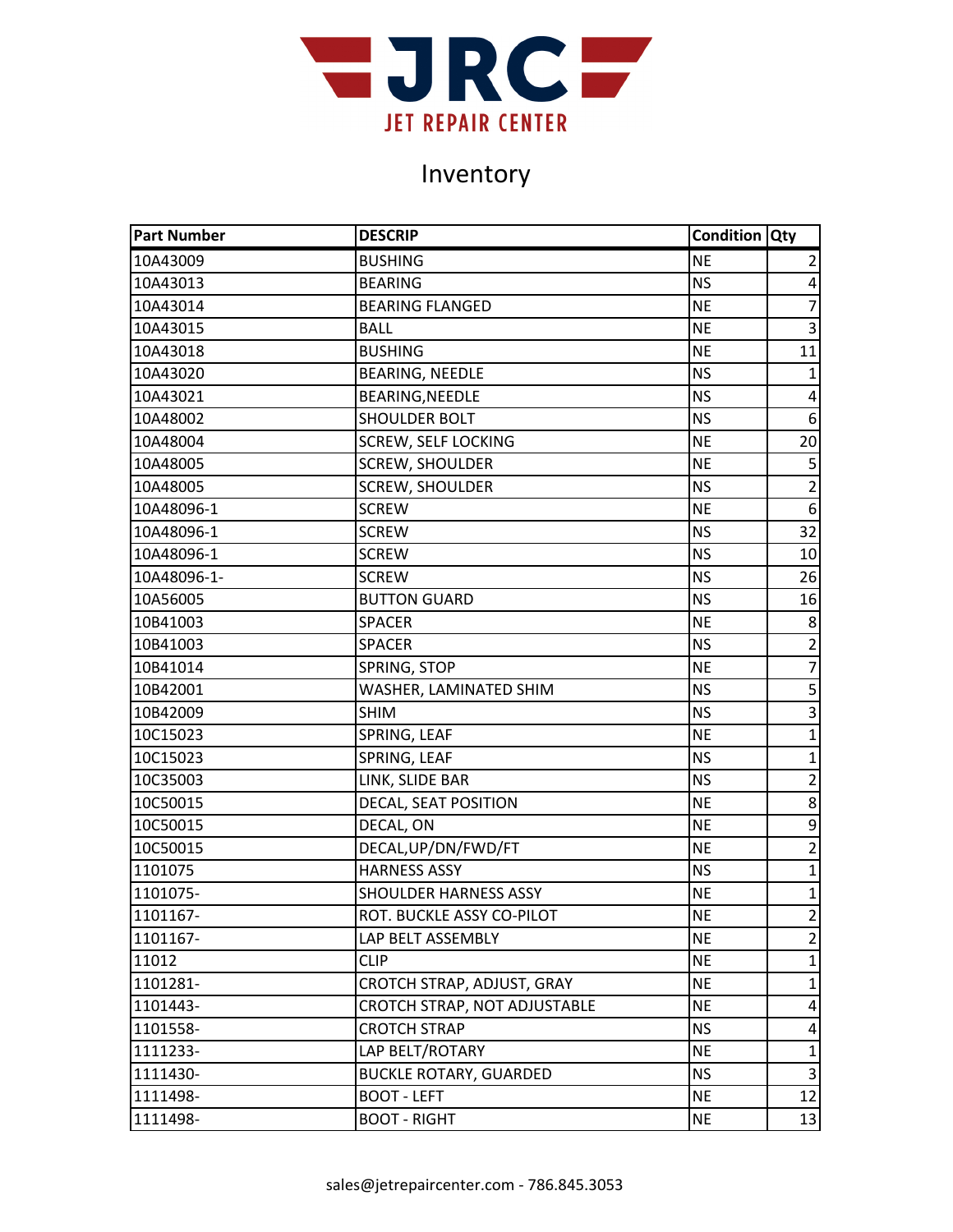

| <b>Part Number</b> | <b>DESCRIP</b>                | <b>Condition Qty</b> |                         |
|--------------------|-------------------------------|----------------------|-------------------------|
| 1111518-           | PADDING, BUCKLE               | <b>NE</b>            | $\overline{2}$          |
| 1111588-02-0       | LAP BELT HALF L/H             | <b>NE</b>            | $\mathbf{1}$            |
| 1111589-01-0       | <b>CROTCH STRAP</b>           | <b>NE</b>            | $\mathbf{1}$            |
| 115491-0           | <b>ARM STRUCTURE</b>          | <b>NE</b>            | $\overline{2}$          |
| 115529-0           | <b>ARM STRCTURE</b>           | <b>NS</b>            | $\overline{2}$          |
| 115531-0           | <b>ARM CAP ASSY</b>           | <b>NS</b>            | $\overline{2}$          |
| 120-27171-0        | FIRE EXTINGUISHER SUPPORT     | <b>NE</b>            | $\mathbf 1$             |
| 120-62413-0        | <b>STOP</b>                   | <b>NE</b>            | $\mathbf{1}$            |
| 121-841-21-51-02-  | TRIM COVER                    | <b>NE</b>            | 3                       |
| 122533-01PLJ       | PLACARD, FASTEN SEAT BELT     | <b>NE</b>            | 18                      |
| 124682-2D8         | <b>WASHER</b>                 | <b>NE</b>            | 99                      |
| 124682-4D16        | <b>WASHER</b>                 | <b>NE</b>            | 27                      |
| 12675-             | RETAINER AY, GREASE           | <b>NE</b>            | $\overline{2}$          |
| 129                | 3X6 GUM TAPE                  | <b>NE</b>            | $\mathbf{1}$            |
| 12BF1300-J         | SEAT BOTTOM PILOT/CO PILOT    | <b>NE</b>            | 4                       |
| 13008-001URG       | PADDING ASSY L/H              | <b>NE</b>            | 5                       |
| 13008-002URG       | PADDING ASSY R/H              | <b>NE</b>            | $\overline{\mathbf{4}}$ |
| 133010             | <b>FITTING EQUIPPED</b>       | <b>NE</b>            | $\mathbf{1}$            |
| 133010-            | <b>SHAFT</b>                  | <b>NE</b>            | $\mathbf{1}$            |
| 133100-            | <b>SINK</b>                   | <b>NE</b>            | $\overline{2}$          |
| 133120-            | <b>BUSHING, HEADREST</b>      | <b>NE</b>            | $\overline{7}$          |
| 133200-            | WASHER, WIDE RH               | <b>NE</b>            | 4                       |
| 133200-            | <b>PROFILE</b>                | <b>NE</b>            | 4                       |
| 133200-            | SPACER, LH                    | <b>NE</b>            | $\overline{2}$          |
| 133200-            | SPACER, RH                    | <b>NE</b>            | $\mathbf{1}$            |
| 133200-            | <b>ROLLER</b>                 | <b>NS</b>            | 13                      |
| 133200V            | <b>BOTTOM ASSY</b>            | <b>NE</b>            | $\mathbf{1}$            |
| 133209-1J          | <b>CUSHION, HEADREST</b>      | <b>NE</b>            | $\mathbf{1}$            |
| 133209-2J          | <b>CUSHION, BACK</b>          | <b>NE</b>            | 4                       |
| 1333               | STRUCTURE BACKREST ASSY       | <b>NE</b>            | კ                       |
| 133300-            | <b>SPACER</b>                 | <b>NE</b>            | 6                       |
| 1334               | <b>HEADREST CUSHION</b>       | <b>NE</b>            | $\overline{2}$          |
| 133400-            | FAIRING, LH PROTECTION        | <b>NE</b>            | $\mathbf{1}$            |
| 133400-            | <b>FAIRING, RH PROTECTION</b> | <b>NS</b>            | 3                       |
| 133410-            | <b>SLIDE</b>                  | <b>NS</b>            | $\mathbf{1}$            |
| 133431J            | <b>COVER, HEADREST</b>        | <b>NE</b>            | $\mathbf{1}$            |
| 1335               | <b>GUIDE</b>                  | <b>NE</b>            | $\mathbf{1}$            |
| 1335               | RH ROD                        | <b>NE</b>            | $\mathbf 1$             |
| 133500-            | <b>STOP</b>                   | <b>NE</b>            | $\overline{2}$          |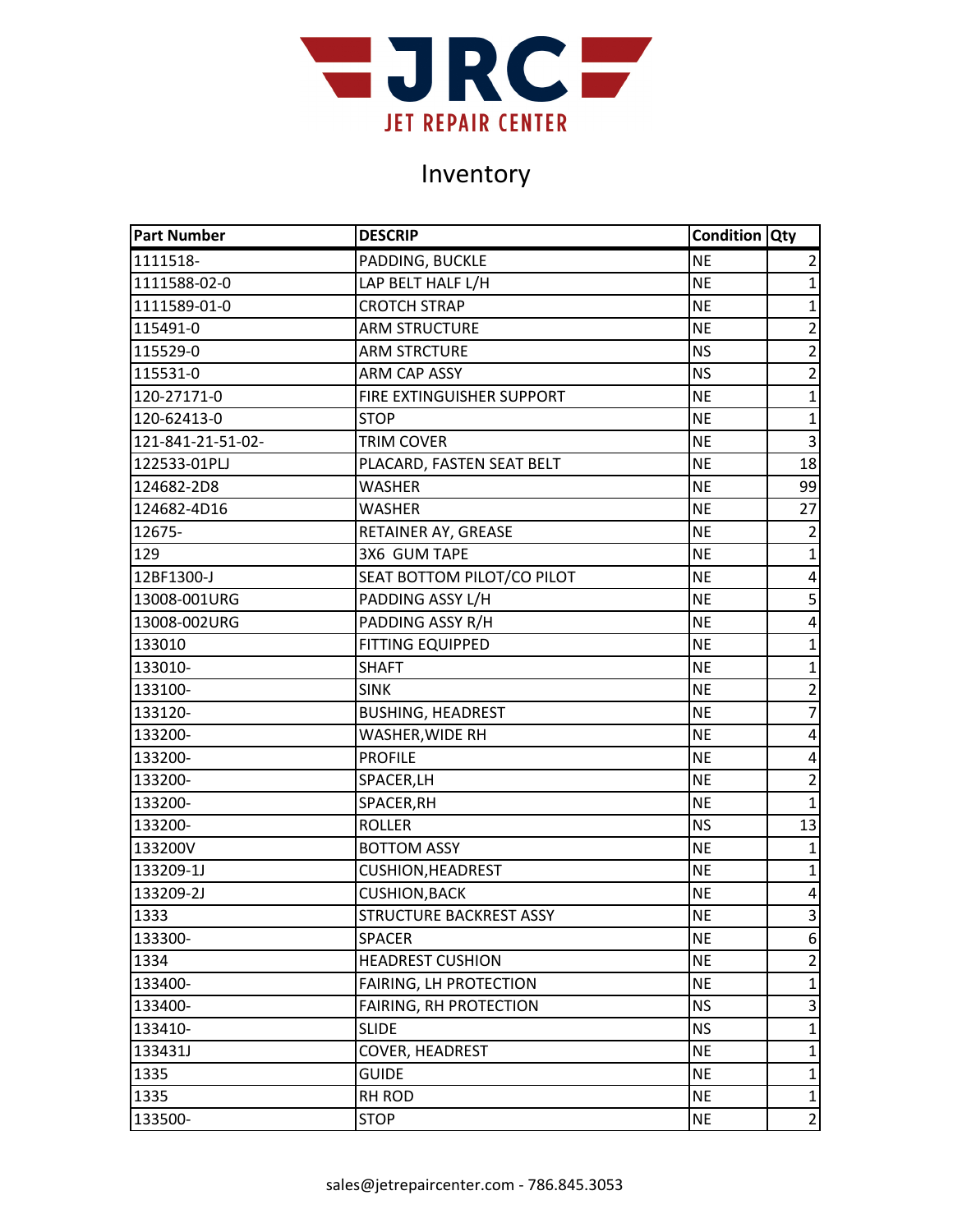

| <b>Part Number</b> | <b>DESCRIP</b>                      | <b>Condition Qty</b> |                         |
|--------------------|-------------------------------------|----------------------|-------------------------|
| 133500-            | <b>WASHERS</b>                      | <b>NE</b>            | 5                       |
| 133500-            | <b>SHAFT, LOWER LOCK</b>            | <b>NE</b>            |                         |
| 133500-            | WASHER                              | <b>NE</b>            | $\overline{2}$          |
| 133500-            | WASHER                              | <b>NE</b>            | 10                      |
| 133500-            | SCREW-VIS                           | <b>NE</b>            | $\mathbf{3}$            |
| 133500-            | <b>SPACER</b>                       | <b>NE</b>            | 10                      |
| 133500-            | WASHER                              | <b>NE</b>            | 3                       |
| 133500-            | <b>WASHER</b>                       | <b>NE</b>            | $\overline{\mathbf{4}}$ |
| 133500-            | <b>BUSHING</b>                      | <b>NE</b>            | 17                      |
| 133500-            | SHAFT-AXE                           | <b>NE</b>            | $\mathbf{1}$            |
| 133500-            | SHAFT                               | <b>NE</b>            | $\overline{2}$          |
| 133500-            | WASHER                              | <b>NE</b>            | 25                      |
| 133500-            | SHAFT, LOWER                        | <b>NS</b>            | $\mathbf{1}$            |
| 133500-            | <b>SHAFT</b>                        | <b>NS</b>            | 3                       |
| 133500-            | <b>SPACER</b>                       | <b>NS</b>            | $\overline{1}$          |
| 133500-            | <b>SPRING</b>                       | <b>NS</b>            | $\overline{7}$          |
| 133500-0           | <b>END EMBOUT (CAP)</b>             | <b>NE</b>            | 10                      |
| 133500-0           | <b>ROD EQUIPPED</b>                 | <b>NE</b>            | $\mathbf{1}$            |
| 133500V100-        | <b>SPRING</b>                       | <b>NE</b>            | $\overline{2}$          |
| 133510-            | <b>SHAFT</b>                        | <b>NE</b>            | $\mathbf{1}$            |
| 133611             | COVER, LH ARMREST CAP               | <b>NE</b>            | $\mathbf{1}$            |
| 133611             | COVER, RH ARMREST CAP               | <b>NE</b>            | $\mathbf{1}$            |
| 1337               | <b>CUSHION, BACK</b>                | <b>NE</b>            | $\overline{2}$          |
| 133720J            | COVER, BACKREST                     | <b>NE</b>            | $\overline{1}$          |
| 133730V            | <b>CUSHIONS, BOTTOM</b>             | <b>NE</b>            | 3                       |
| 133740V00J         | COVER, BOTTOM                       | <b>NE</b>            | $\mathbf{1}$            |
| 1338               | LIFE VEST, STOWAGE                  | <b>NE</b>            | $\mathbf 1$             |
| 133SK0             | <b>BEARING ASSY, UPPER</b>          | <b>NE</b>            | $\overline{2}$          |
| 133SK0             | LOCK FITTING SPARE KIT.             | <b>NE</b>            | $\mathbf 1$             |
| 133SK009           | BEARING, LOWER (NO BEARINGS INCLUDE | <b>NE</b>            | $\mathbf{1}$            |
| 133SK2             | <b>BOTTOM ROLLER (KIT)</b>          | <b>NE</b>            | 4                       |
| 133SK2             | LINK, LH                            | <b>NE</b>            | $\mathbf{1}$            |
| 133SK2             | LINK, RH                            | <b>NE</b>            | $\mathbf{1}$            |
| 133SK4             | <b>HEADREST FAIRING KIT</b>         | <b>NE</b>            | $\mathbf{1}$            |
| 1345               | PIN, DOWEL                          | <b>NE</b>            | $\mathbf{1}$            |
| 135                | <b>METRIC NUT</b>                   | <b>NE</b>            | 100                     |
| 135020-0           | <b>ROD LINK ASSY</b>                | <b>NE</b>            | 3                       |
| 135020-0           | L/H FITTING, ARMREST.               | <b>NE</b>            | $\mathbf{1}$            |
| 135020-0           | <b>SHAFT</b>                        | <b>NE</b>            | 6                       |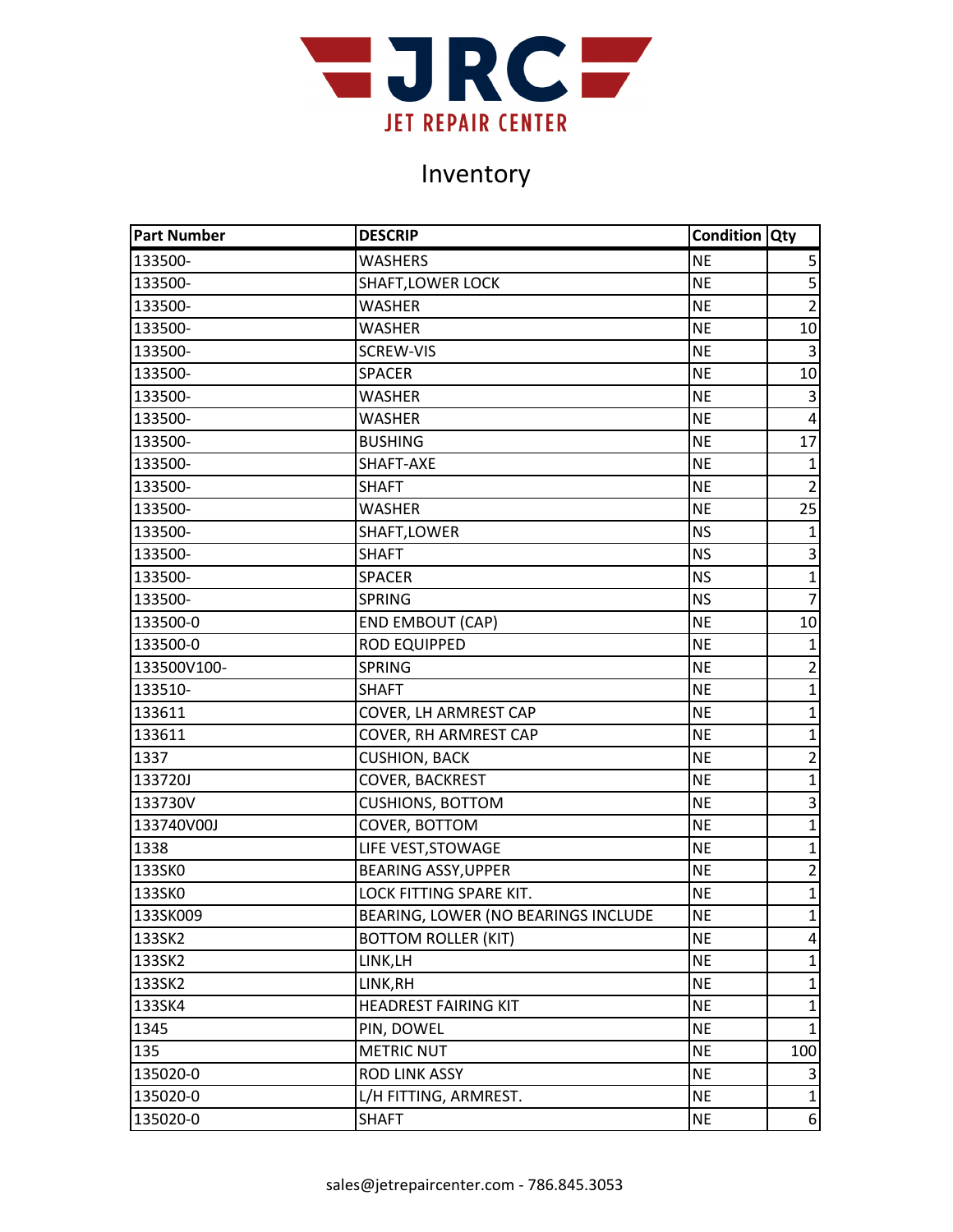

| <b>Part Number</b> | <b>DESCRIP</b>                      | <b>Condition Qty</b> |                         |
|--------------------|-------------------------------------|----------------------|-------------------------|
| 135020-0           | PAD                                 | <b>NE</b>            | $\overline{2}$          |
| 135020-0           | <b>SPACER</b>                       | <b>NE</b>            | $\overline{3}$          |
| 135020-0           | <b>WASHER</b>                       | <b>NE</b>            | 16                      |
| 135020-0           | <b>SPACER</b>                       | <b>NE</b>            | 9                       |
| 135020-0           | <b>SHIM</b>                         | <b>NE</b>            | $\overline{7}$          |
| 135021-0           | <b>SHAFT</b>                        | <b>NE</b>            | 4                       |
| 135100-0           | PIN BROCHE A BILLES                 | <b>NE</b>            | $\overline{3}$          |
| 1353               | <b>COVER, BACKREST FBC</b>          | <b>NE</b>            | $\mathbf{1}$            |
| 135300-0           | FITTING, LH                         | <b>NE</b>            | $\mathbf{1}$            |
| 135300-0           | ANGLE                               | <b>NE</b>            | $\mathbf 1$             |
| 135310             | <b>CUSHION, BACKREST</b>            | <b>NE</b>            | 3                       |
| 135310             | <b>CUSHION, BACKREST</b>            | <b>NS</b>            | $\mathbf{1}$            |
| 135320-5J          | <b>CLOSURE PANEL ASSY</b>           | <b>NE</b>            | $\mathbf{1}$            |
| 135330-0           | FITTING, LH                         | <b>NS</b>            | $\mathbf{1}$            |
| 135350-            | LABEL                               | <b>NE</b>            | 21                      |
| 135400-0           | <b>HINGE SHAFT</b>                  | <b>NE</b>            | 5                       |
| 1355               | <b>EQUIPPED, BRACKET</b>            | <b>NE</b>            | $\mathbf{1}$            |
| 1355               | <b>LIFT LOCK</b>                    | <b>NS</b>            | $\mathbf{1}$            |
| 135500-0           | <b>BELT, SHAFT</b>                  | <b>NE</b>            | $\overline{2}$          |
| 135500-0           | <b>SHAFT</b>                        | <b>NE</b>            | $\overline{3}$          |
| 135500-0           | SHAFT, BELT                         | <b>NE</b>            | 8                       |
| 135500-0           | <b>SHAFT</b>                        | <b>NE</b>            | $\overline{2}$          |
| 135500-0           | <b>ROLLER</b>                       | <b>NS</b>            | $\overline{2}$          |
| 135511J            | <b>EQUIPPED, BRACKET</b>            | <b>NE</b>            | 10                      |
| 135580-0           | <b>SHAFT</b>                        | <b>NS</b>            | $\mathbf{1}$            |
| 135610-0           | SPINDLE, ARMREST                    | <b>NE</b>            | $\overline{2}$          |
| 135610-0           | <b>GUIDE, SPINDLE</b>               | <b>NS</b>            | $\mathbf{1}$            |
| 135610-0           | <b>SCREW, ARMREST</b>               | <b>NS</b>            | $\overline{\mathbf{5}}$ |
| 135620-0           | SWITCH, LIMITING                    | <b>NE</b>            | $\overline{1}$          |
| 135620-0           | <b>BEARING, RH</b>                  | <b>NS</b>            | $\mathbf{1}$            |
| 135720J            | COVER, BACKREST                     | <b>NE</b>            | $\mathbf{1}$            |
| 135821-            | <b>FAIRING R/H</b>                  | <b>NE</b>            | $\mathbf{1}$            |
| 135821-            | FAIRING, FRONT                      | <b>NS</b>            | 1                       |
| 135850             | FAIRING, L/H                        | <b>NE</b>            | $\overline{2}$          |
| 135A4              | FOAM, HEADREST                      | <b>NE</b>            | 4                       |
| 1395               | BALLS/BEARINGS.                     | <b>NS</b>            | 33                      |
| 141420             | <b>CUSHION - BACK</b>               | <b>NE</b>            | 5                       |
| 1466-1 15/         | NYLON WEB/BLACK MIL-W-4088 XXIV CL1 | <b>NE</b>            | 99.5                    |
| 1478               | <b>WASHER SPRING</b>                | <b>NE</b>            | 16                      |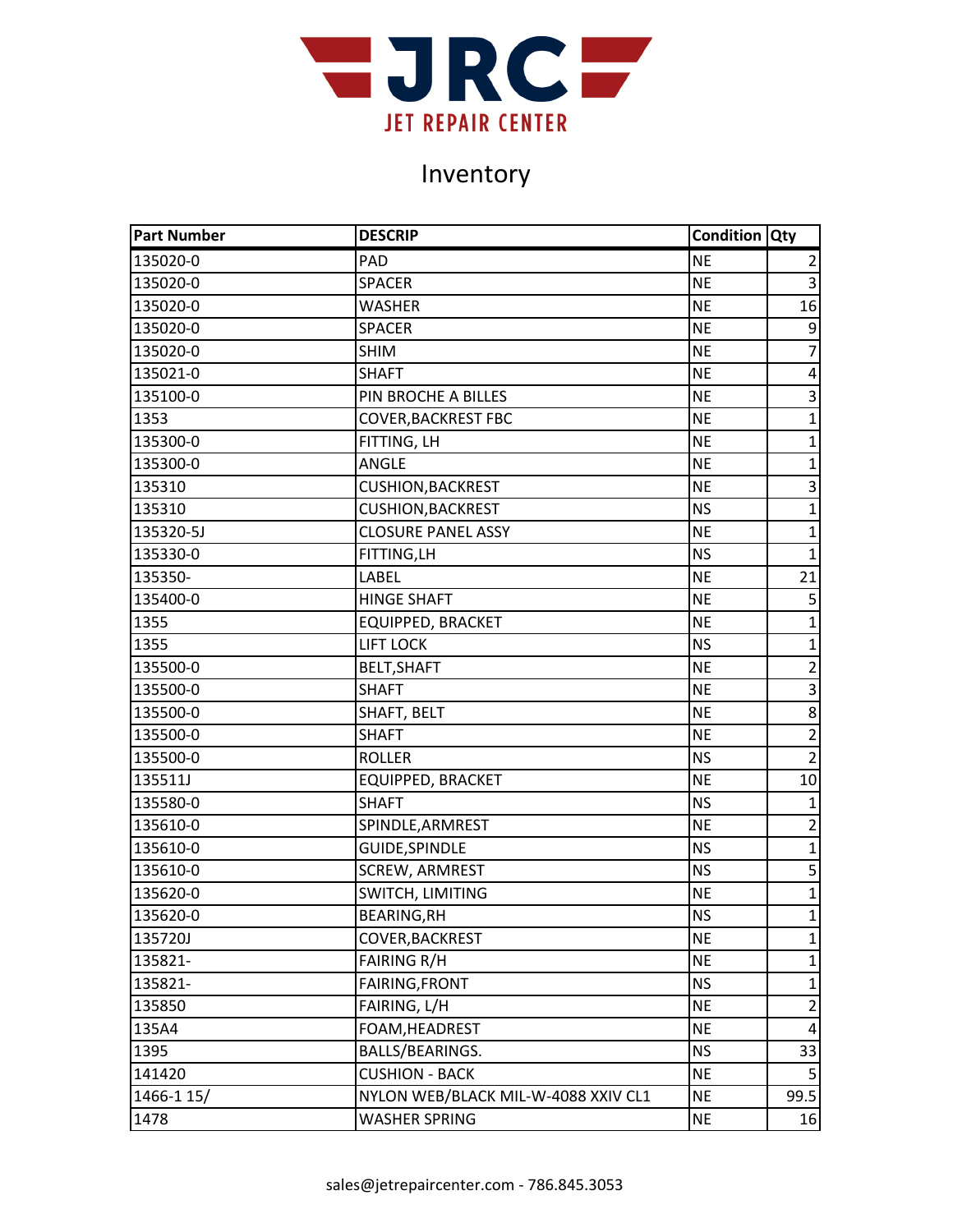

| <b>Part Number</b> | <b>DESCRIP</b>                 | <b>Condition Qty</b> |                         |
|--------------------|--------------------------------|----------------------|-------------------------|
| 150                | GROMMET, OPEN                  | <b>NE</b>            | 85                      |
| 150400-            | <b>SHAFT</b>                   | <b>NE</b>            | $\overline{7}$          |
| 150400-            | <b>SPACER</b>                  | <b>NE</b>            | 15                      |
| 150400-            | <b>SHAFT</b>                   | <b>NS</b>            | 5                       |
| 150500-            | <b>WASHER</b>                  | <b>NE</b>            | 19                      |
| 150500-            | <b>BUSHING</b>                 | <b>NE</b>            | 14                      |
| 150500-            | <b>SHAFT</b>                   | <b>NE</b>            | $\overline{2}$          |
| 150500-            | SPRING, LH.                    | <b>NE</b>            | $\overline{2}$          |
| 150500-            | SPRING, RH.                    | <b>NE</b>            | 10                      |
| 150500-            | <b>SPACER</b>                  | <b>NE</b>            | 16                      |
| 150500-            | SPRING, RH.                    | <b>NS</b>            | $\overline{2}$          |
| 150500-            | <b>SPACER</b>                  | <b>NS</b>            | $\mathbf{1}$            |
| 150710-            | <b>LOWER BACKREST CUSHION</b>  | <b>NE</b>            | $\boldsymbol{6}$        |
| 150734-            | <b>HEADREST CUSHION</b>        | <b>NE</b>            | $\overline{2}$          |
| 150734-            | <b>HEADREST CUSHION</b>        | <b>NS</b>            | $\overline{\mathbf{3}}$ |
| 151725-            | <b>HEAD REST CUSHION</b>       | <b>NE</b>            | $\overline{2}$          |
| 151725-01C31J      | <b>COVER, HEADREST LEATHER</b> | <b>NE</b>            | $\mathbf{1}$            |
| 152                | CAP, PROTECTION                | <b>NE</b>            | 10                      |
| 153300-09P         | <b>HEADREST LOCK</b>           | <b>NE</b>            | $\mathbf{1}$            |
| 153300-10P         | <b>HEADREST LOCK</b>           | <b>NE</b>            | $\mathbf{1}$            |
| 153727-01C         | <b>HEADREST COVER</b>          | <b>NE</b>            | $\mathbf{1}$            |
| 160-011            | <b>VALVE, INFLATION</b>        | <b>NE</b>            | 8                       |
| 160100-            | <b>TEFLON PLATE</b>            | <b>NE</b>            | 10                      |
| 1604               | <b>SLIDE RAIL (PAIR)</b>       | <b>NE</b>            | $\mathbf{1}$            |
| 160400             | <b>SPACER</b>                  | <b>NE</b>            | 17                      |
| 160400             | <b>STOP</b>                    | <b>NE</b>            | 57                      |
| 160403P            | FRONT STORAGE ASSEMBLY/SPARE   | <b>NE</b>            | $\mathbf{1}$            |
| 1604-04            | RIVET, BLIND                   | <b>NE</b>            | 416                     |
| 160500             | <b>BACKREST SHAFT</b>          | <b>NE</b>            | 5                       |
| 160500             | <b>HINGE SHAFT</b>             | <b>NE</b>            | $\vert$                 |
| 160700             | <b>BOTTOM CUSHION</b>          | <b>NE</b>            | 6                       |
| 160702             | <b>CUSHION, BOTTOM</b>         | <b>NE</b>            | 3                       |
| 160720             | <b>UPPER BACKREST CUSHION</b>  | <b>NE</b>            | 3                       |
| 160720             | <b>UPPER BACKREST CUSHION</b>  | <b>NS</b>            | $\overline{2}$          |
| 160720-3C          | <b>UPPER BACK REST COVER</b>   | <b>NE</b>            | $\overline{2}$          |
| 160730             | <b>UPPER BACKREST CUSHION</b>  | <b>NE</b>            | 3                       |
| 161402-10          | LIFE VEST STOWAGE DOOR         | <b>NE</b>            | $\mathbf{1}$            |
| 161402-10-0P       | LIFE VEST STOWAGE DOOR         | <b>NE</b>            | $\overline{2}$          |
| 161735-101-2C      | <b>HEADREST COVER</b>          | <b>NE</b>            | $\mathbf{1}$            |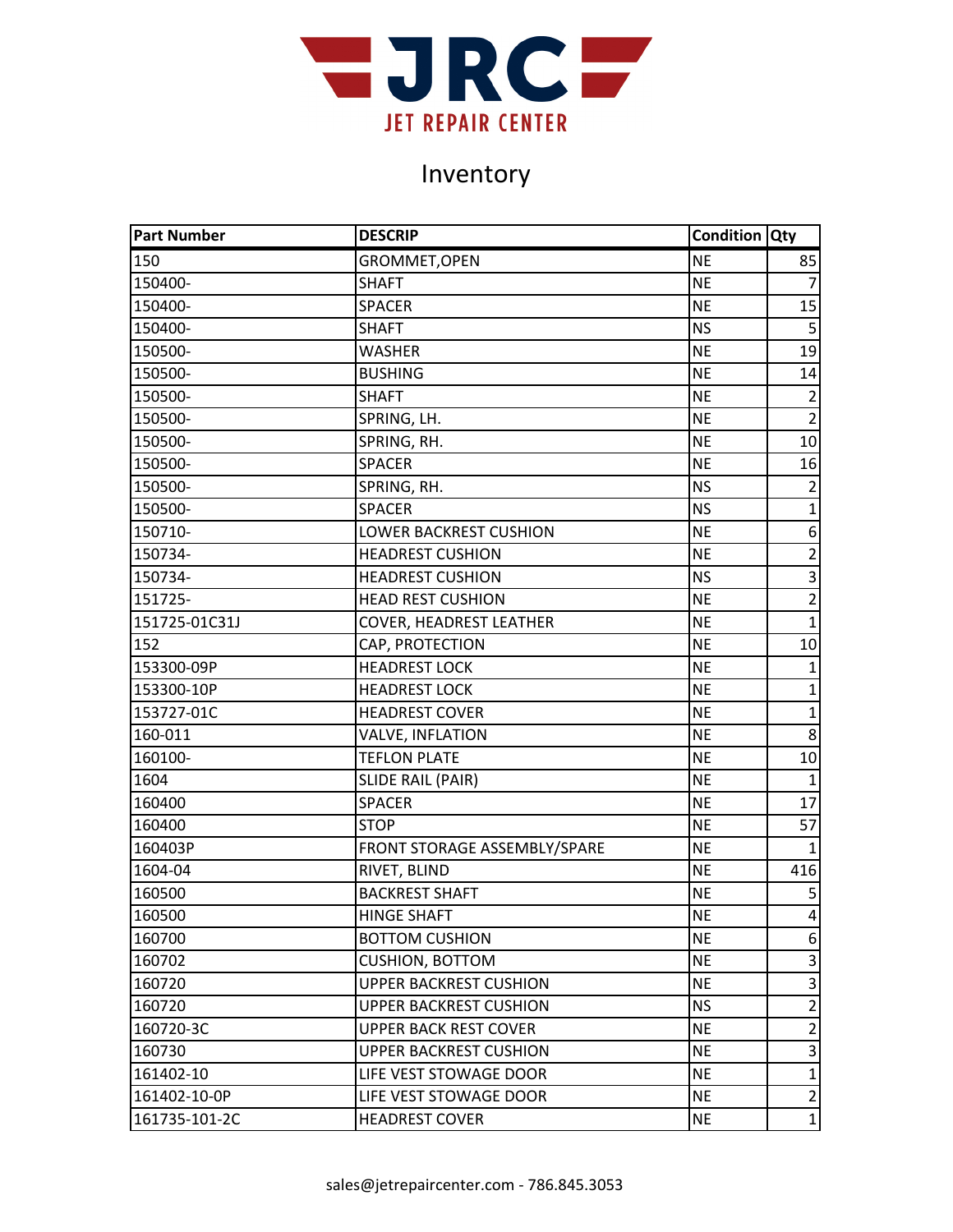

| <b>Part Number</b> | <b>DESCRIP</b>                   | <b>Condition Qty</b> |                |
|--------------------|----------------------------------|----------------------|----------------|
| 1680               | <b>UPPER ROLLER BEARING</b>      | <b>NE</b>            | 5              |
| 168000VI-          | <b>SCREWS</b>                    | NE                   | $\overline{1}$ |
| 168000VI-102P      | <b>SCREW SPARE</b>               | <b>NE</b>            | 6              |
| 16808              | <b>COVER, HEADREST</b>           | <b>NE</b>            | $\mathbf{1}$   |
| 168080             | <b>FINGER, EQUIPPED</b>          | <b>NE</b>            | 10             |
| 16808-5J           | <b>COVER, HEADREST</b>           | <b>NE</b>            | $\mathbf{1}$   |
| 168110-40          | <b>TUBE ASSY</b>                 | NE                   | $\overline{1}$ |
| 16813-             | COVER, BOTTOM                    | NE                   | $\mathbf{1}$   |
| 16813-15J          | COVER, BOTTOM                    | NE                   | $\overline{2}$ |
| 16814-15J          | <b>COVER, HEADREST</b>           | <b>NE</b>            | $\mathbf{1}$   |
| 16816-             | <b>COVER, BACK</b>               | <b>NS</b>            | $\mathbf 1$    |
| 16816-15J          | COVER, BACK                      | NE                   | $\mathbf{1}$   |
| 16816-15PLJ        | LABEL FLOT.CUSHION/PULL (BEIGE)  | NE                   | 20             |
| 168200             | <b>ROLLER</b>                    | <b>NE</b>            | 4              |
| 168200             | <b>CLEVIS</b>                    | <b>NE</b>            | $\overline{3}$ |
| 168200-            | <b>DOUBLER PLATE</b>             | <b>NE</b>            | $\pmb{4}$      |
| 168400-            | <b>RELEASE PIN</b>               | <b>NE</b>            | 5              |
| 168500-            | <b>SPACER</b>                    | <b>NE</b>            | $\overline{7}$ |
| 168500-            | SPACER, SHAFT                    | NE                   | $\mathbf 2$    |
| 168500-            | <b>BUSHING</b>                   | NE                   | $\overline{4}$ |
| 168500-            | BELT, ATTACH                     | NE                   | $\overline{2}$ |
| 168500-            | <b>SPACER</b>                    | <b>NE</b>            | $\mathbf{1}$   |
| 168500-            | <b>BUSHING</b>                   | <b>NE</b>            | 4              |
| 168500-            | <b>ROD</b>                       | <b>NE</b>            | $\mathbf{1}$   |
| 168500-            | LOWER ARM (SHAFT)                | <b>NS</b>            | $\overline{2}$ |
| 168600             | <b>FAIRING DOUBLER</b>           | <b>NS</b>            | $\overline{1}$ |
| 168610             | <b>ROD</b>                       | <b>NE</b>            | 4              |
| 168610             | ANTI CHAFING GUIDE               | NE                   | $\overline{2}$ |
| 168610             | <b>PUSHER</b>                    | <b>NE</b>            | $\pmb{4}$      |
| 168610             | <b>SHEATH</b>                    | <b>NS</b>            | $\mathbf{1}$   |
| 168610-            | ROD END CLEVIS                   | <b>NE</b>            | $\mathbf{1}$   |
| 168610VI           | <b>SCREW</b>                     | <b>NE</b>            | 12             |
| 168700-            | <b>CUSHION ASSY, BOTTOM</b>      | <b>NE</b>            |                |
| 168701-20J         | COVER, BOTTOM                    | <b>NE</b>            | $\mathbf{1}$   |
| 168710-            | <b>CUSHION, BACK</b>             | <b>NE</b>            | $\overline{2}$ |
| 168711-            | <b>CUSHION BACREST EQUIPPED</b>  | <b>NE</b>            | 3              |
| 168731-            | <b>CUSHION HEADREST EQUIPPED</b> | <b>NE</b>            | 3              |
| 168731-            | <b>COVER HEADREST</b>            | <b>NE</b>            | $\overline{1}$ |
| 168731-20J         | <b>COVER HEADREST</b>            | <b>NE</b>            | $\mathbf{1}$   |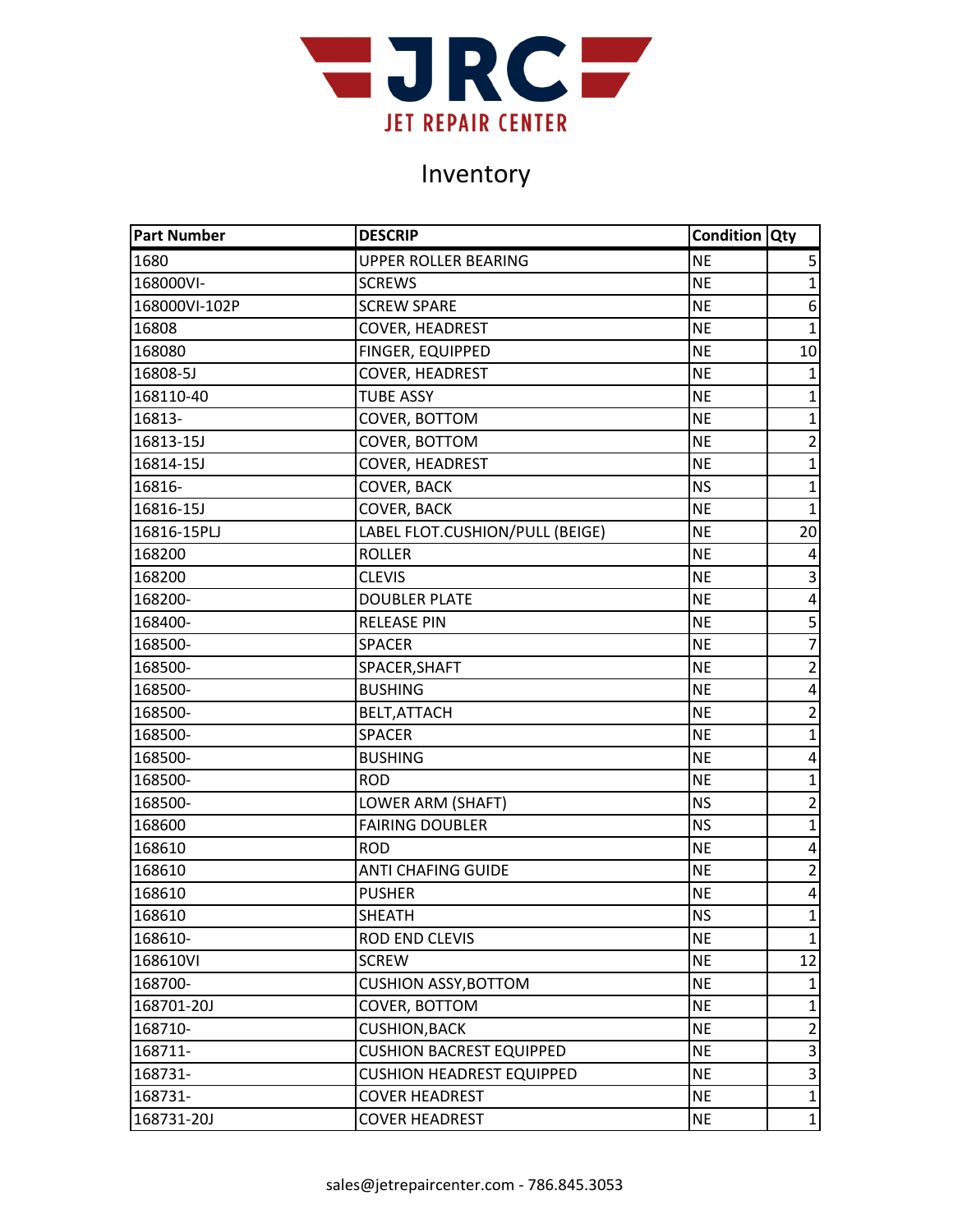

| <b>Part Number</b> | <b>DESCRIP</b>              | <b>Condition Qty</b> |                         |
|--------------------|-----------------------------|----------------------|-------------------------|
| 1688               | <b>AFT COVER</b>            | <b>NE</b>            | 1                       |
| 1688               | <b>DOOR EQUIPED</b>         | <b>NE</b>            | $\overline{1}$          |
| 168900             | <b>BUSHING</b>              | <b>NE</b>            | $\overline{2}$          |
| 1692-04            | <b>RIVET</b>                | <b>NE</b>            | $\overline{7}$          |
| 16932-             | <b>COVER, BACK</b>          | <b>NE</b>            | $\mathbf{1}$            |
| 16932-15J          | COVER, BACK                 | <b>NE</b>            | $\mathbf{1}$            |
| 16933-             | COVER, BOTTOM               | <b>NE</b>            | $\mathbf{1}$            |
| 16933-15J          | COVER, BOTTOM               | <b>NE</b>            | $\overline{2}$          |
| 16K9               | <b>TEMP RECORDER</b>        | <b>NE</b>            | $\mathbf{1}$            |
| 170                | ARMATURE ASSY, BRAKE        | <b>NE</b>            | 6                       |
| 170-093            | CABLE, CONTROL VERTICAL     | <b>NS</b>            | $\mathbf{1}$            |
| 17-2521-D1094-3TO  | TOOLING (PAN BACK).         | <b>NE</b>            | $\mathbf{1}$            |
| 177                | <b>END COVER</b>            | <b>NE</b>            | 13                      |
| 177                | HOUSING ASSY, OUT PUT       | <b>NE</b>            | 4                       |
| $18-$              | <b>SLEEVE, MICRO PRES</b>   | <b>NS</b>            | 69                      |
| 1807-              | <b>BUSHING</b>              | <b>NE</b>            | $\mathbf{1}$            |
| 1810               | <b>FASTNER CAP</b>          | <b>NE</b>            | 100                     |
| 182401-20P         | LIFE VEST STOWAGE           | <b>NE</b>            | 1                       |
| 1830               | <b>FASTENER STUD</b>        | <b>NE</b>            | 100                     |
| 1838.01            | WEB BROWN/BLACK FABRIC      | <b>NE</b>            | 97.11                   |
| 185                | <b>BEARING, CONE</b>        | <b>NE</b>            | 10                      |
| 185                | <b>BEARING, CUP</b>         | <b>NS</b>            | $9\,$                   |
| 19030001           | <b>NYLOCK NUT</b>           | <b>NE</b>            | 26                      |
| 19042006           | <b>LOCK WASHER</b>          | <b>NE</b>            | 25                      |
| 19050520           | <b>LOCKING PIN</b>          | <b>NE</b>            | $\mathbf{1}$            |
| 19071000           | RING RETAINER (CIRCLIP)     | <b>NE</b>            | 50                      |
| 19080038           | <b>BEARING, BALL</b>        | <b>NE</b>            | $\overline{2}$          |
| 191511             | <b>CUSHION, BOTTOM</b>      | <b>NE</b>            | $\mathbf{1}$            |
| 191820             | <b>CUSHION ASSY</b>         | <b>NE</b>            | $\mathbf 1$             |
| 1928               | <b>GAS SPRING</b>           | <b>NE</b>            | 20 <sup>1</sup>         |
| 19280001           | SPRING, HELICAL             | <b>NE</b>            | $\overline{\mathbf{3}}$ |
| 19805500           | <b>SCREW</b>                | <b>NE</b>            | 26                      |
| 19805500           | <b>SCREW</b>                | <b>NE</b>            | 5                       |
| 19805701           | <b>SCREW</b>                | <b>NE</b>            | 14                      |
| 1A001-06           | PLATE LOCK HEIGHT ASSY, R/H | <b>NE</b>            | $\mathbf{1}$            |
| 1A001-152          | ARM, SIDE SUPPORT L.H.      | <b>NE</b>            | 1                       |
| 1A001-152          | SIDE, SUPPORT ARM L/H       | <b>NE</b>            | $\overline{2}$          |
| 1A001-153          | SIDE, SUPPORT ARM R/H       | <b>NE</b>            | $\overline{2}$          |
| 1A001-1571CKJ      | <b>COVER, BACK CUSHION</b>  | <b>NE</b>            | $\overline{4}$          |